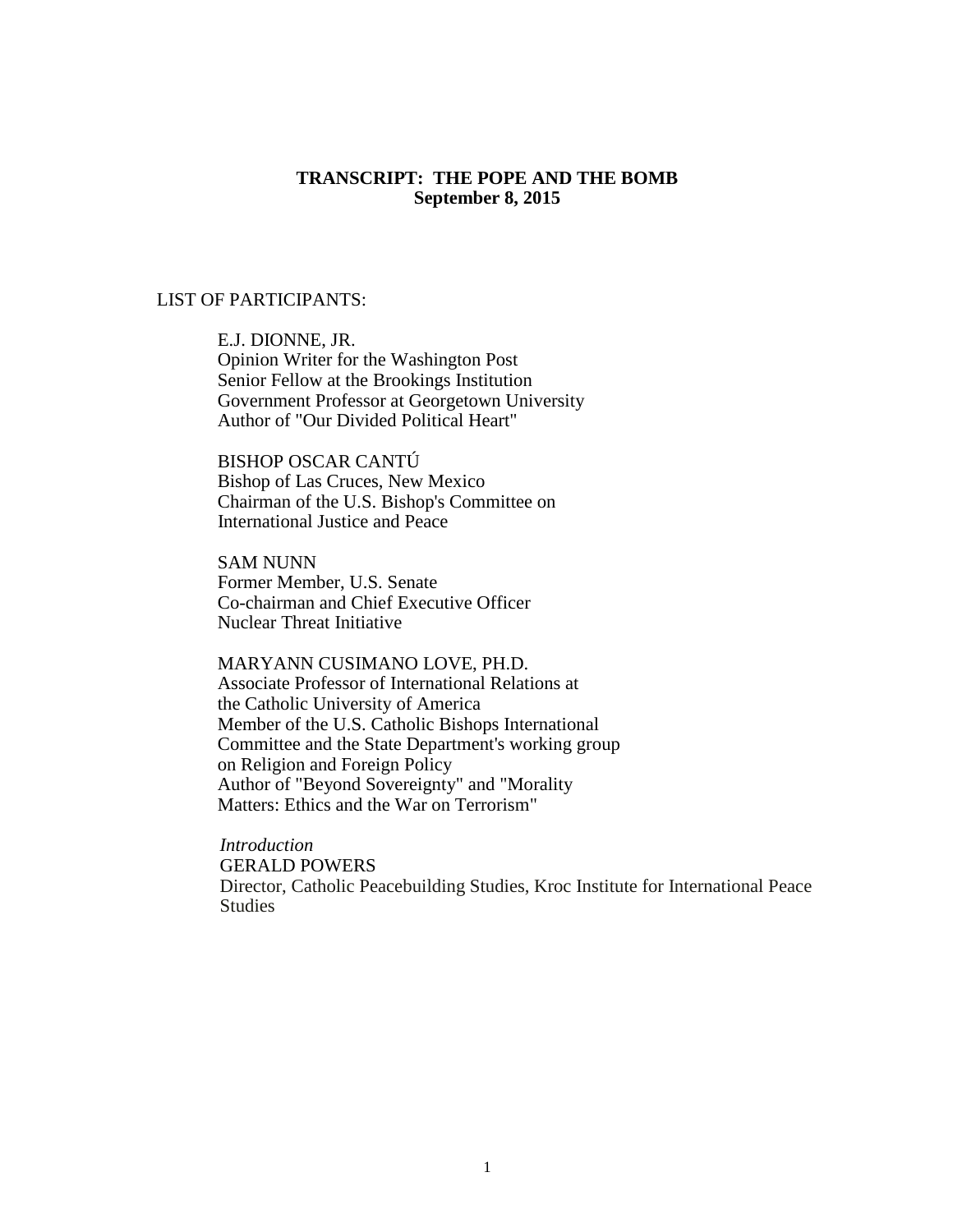MR. POWERS: The Pope will not be able to join us this morning, but we have the next best thing, a terrific panel.

Bishop Oscar Cantú will lead us off. He is bishop of Las Cruces, New Mexico, and chairman of the U.S. Bishop's Committee on International Justice and Peace. As chairman of that committee, he is the lead spokesman for the U.S. bishops and questions of nuclear weapons. In August, he was part of the 70th anniversary commemorations in Hiroshima and Nagasaki. When Bishop Cantú was appointed auxiliary bishop of San Antonio in 2008, he was the youngest bishop in the United States. You will not always remain the youngest bishop.

(Laughter)

MR. POWERS: Senator Sam Nunn has been a leading voice on nuclear weapons issues for four decades. He is co-chairman and chief executive officer of the Nuclear Threat Initiative. For 24 years, he was the U.S. Senator from Georgia. As chairman of the Senate Armed Services Committee for many of those years, one of his landmark legislative achievements was the Nunn-Lugar Cooperative Threat Reduction program, which secured and destroyed the excess nuclear, biological and chemical weapons in Russia and the former Soviet Republics. In the past decade, his work with George Shultz, William Perry, and Henry Kissinger has been a singular factor in legitimizing the case for moving toward a world free of nuclear weapons.

Dr. Maryann Cusimano Love is an associate professor of International Relations at the Catholic University of America. She is a member of the U.S. Catholic Bishops International Committee and the State Department's working group on Religion and Foreign Policy. Her books include "Beyond Sovereignty" and "Morality Matters: Ethics and the War on Terrorism." And just to be different, her publications also include five children's books, which have won awards and appeared on the *New York Times* bestselling list. None of these books, however, are on nuclear annihilation. I'm not sure why.

(Laughter)

MR. DIONNE: That's a good one.

MR. POWERS: Our moderator is E.J. Dionne, Jr., one of those who no doubt will be busy in the coming days providing typically insightful commentary on the Pope's visit. He is an opinion writer for the *Washington Post*, a senior fellow at the Brookings Institution, a government professor at Georgetown University and a frequent commentator for *National Public Radio*, *ABC*'s "This Week," *NBC*'s "Meet the Press" and many other media outlets. He's the author of five books including his most recent, *Our Divided Political Heart*, the battle for the American idea in an age of discontent,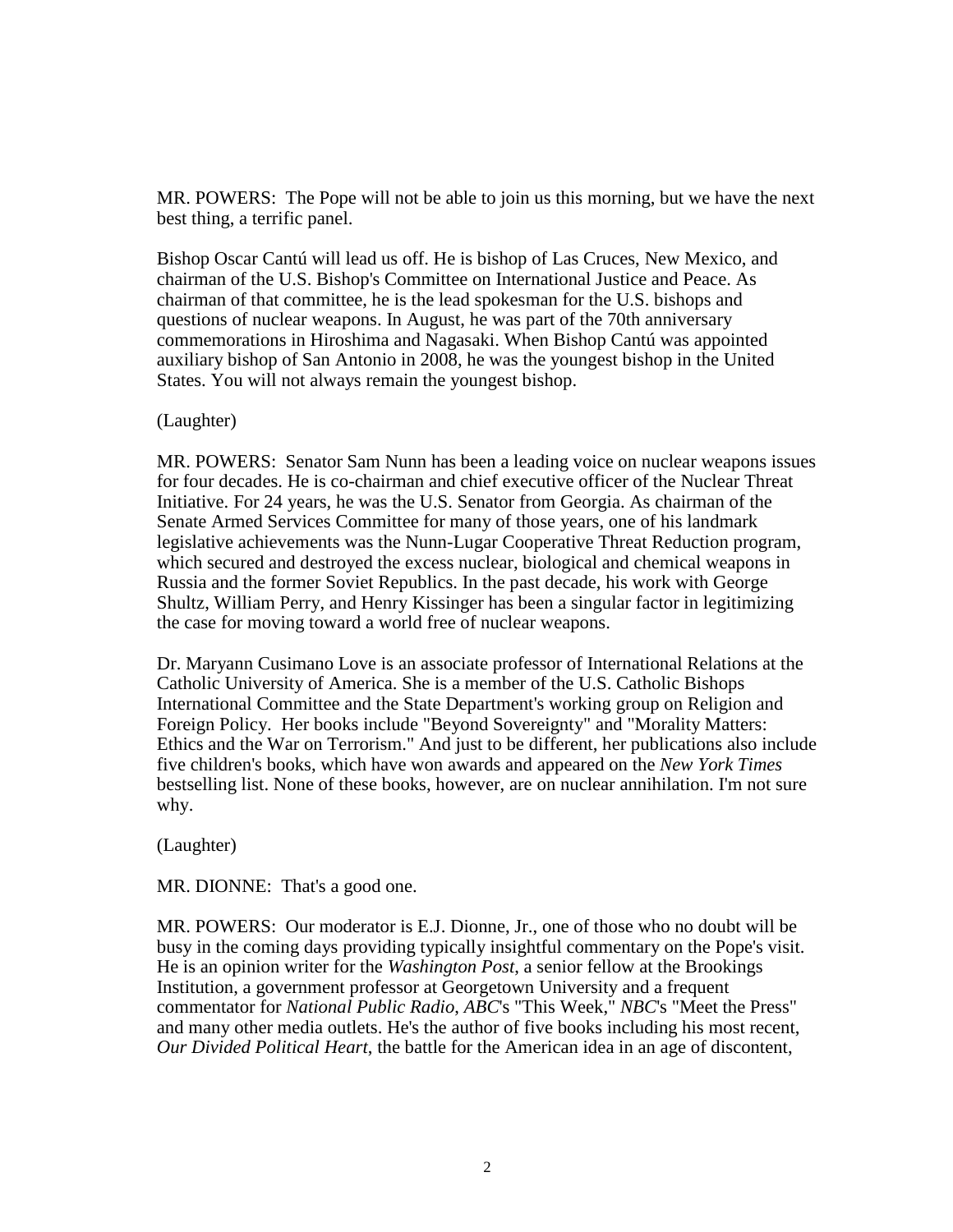and his first, the award-winning *Why Americans Hate Politics*.

And with that, let me turn it over to you, E.J.

MR. DIONNE: Thank you very much. It was very generous of you to assume that my commentary will actually be "insightful."

# (Laughter)

MR. DIONNE: We pray to the Holy Spirit. I want to say what an honor it is to be here with Bishop Cantú. I have always wanted to meet you, sir. So I'm honored that I can do it this way, and Senator Nunn whose work on nuclear nonproliferation has been extraordinary, to which we are all grateful, and also Professor Love. It is absolutely perfect that we have a very distinguished academic on the panel welcoming Pope Francis whose last name is Love.

## (Laughter)

MR. DIONNE: And I suspect your work on children's literature may actually provide as many insights as any of your other work. And so thank you, all, for being here. Also I want to honor all the sponsors and particularly my friends at the Berkley Center with which I have an association.

I just want to say a couple of things because I'm here, just as you are, to learn from this distinguished audience. There is extraordinary excitement about Pope Francis' visit. There is always real excitement when a pope visits a country, but I think there is a special quality to the excitement that Francis brings about on a spiritual level and on, if you will, I'll use the term, "political level" because there is an intimate link between how you think about spiritual questions and how you think about political questions including the bomb.

This is a matter of some confusion sometimes. I had the great honor of covering the Vatican back in the 1980s and I took all of Pope John Paul II's trips around the world when I was covering. And one of my favorite moments was when we were traveling through Africa and we happened to be going to several countries on one day, and Victor Simpson, the brilliant and wonderful AP correspondent, we're sitting on the plane going through this big stack of speeches, and Victor absolutely understood the irony of what he said. He looked through all these speeches and said, what am I going to write today. There's nothing but religion here, he said of the Pope's speeches.

# (Laughter)

MR. DIONNE: And of course, he was looking for a secular issue that might more broadly interest people beyond discussions of Catholic theology or the Virgin. I'm going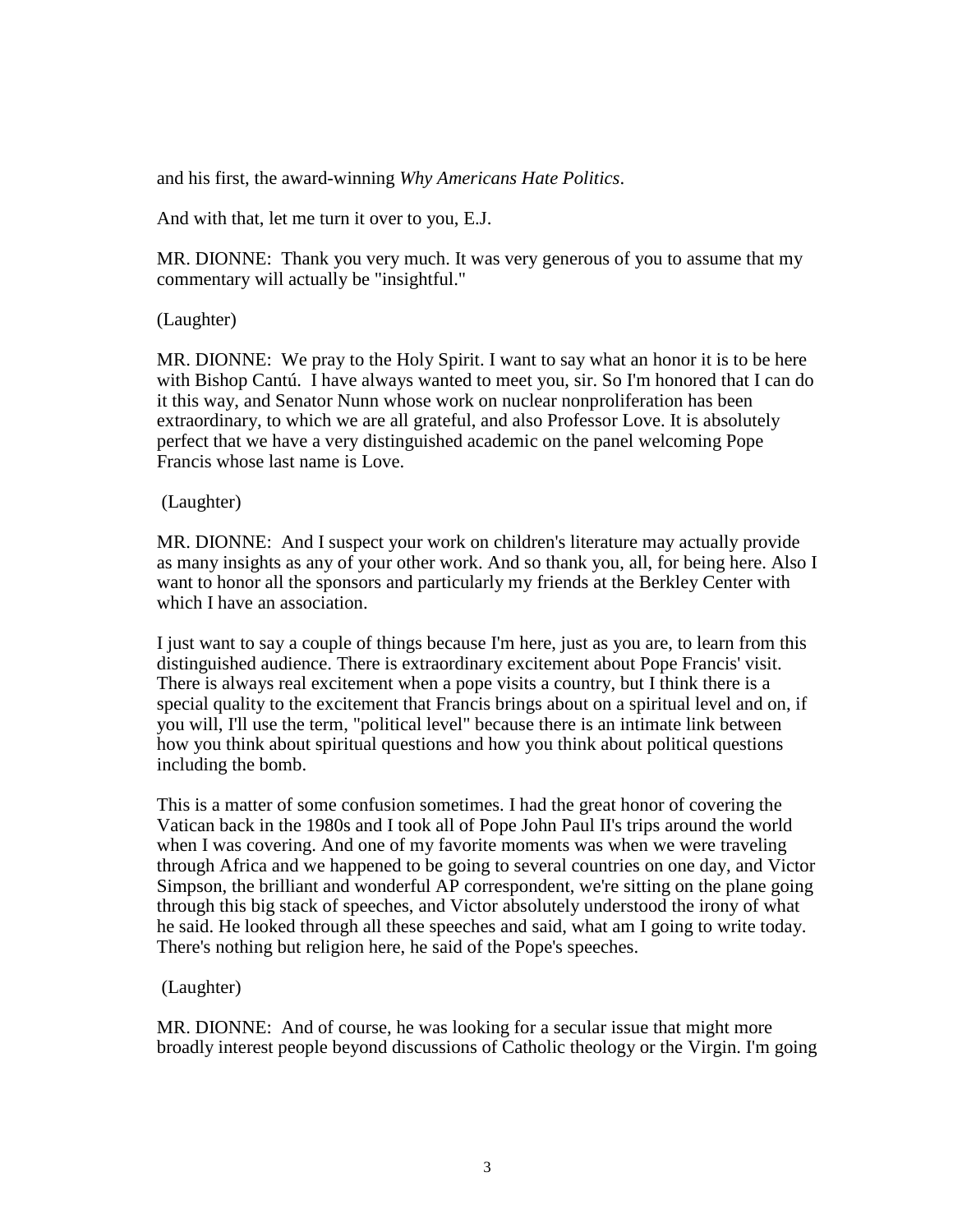to begin today with simply two quotations and turn it over to Bishop Cantú. Your Pope Francis is well-known for having said that war begets war and violence begets violence, and we will hear more from Bishop Cantú on what he is going to say.

I just want to honor my friend, Father Drew Christiansen, and if a Benedictine and educated guy can give an assignment to a Jesuit, I'm not sure that's permitted. I'd love you to open the questioning if you are of mind to. Drew always has something good on this mind. But one of the reasons we're here today and the foundation on which Pope Francis builds (and he has acknowledged this), he acknowledged this by making him a saint is Pope John XXIII, and so I just wanted to introduce Bishop Cantú by reading one passage from *Pacem in Terris*, one of the most important documents ever issued by the Vatican. In *Pacem in Terris*, John XXIII wrote, "People are living in the grip of constant fear. They are afraid that at any moment, the impending storm may break upon them with horrific violence and they have good reason for their fear."

And today, we are making a small effort to try to break that fear. Bishop Cantú.

BISHOP CANTÚ: Thank you. I'm going to stand so I can see the rest of you. Thank you, E.J., for that wonderful introduction. I'm grateful to the co-sponsors of today's program and to my co-panelists for their time and expertise. My modest contribution is meant to frame our discussion of "The Pope and the Bomb," an interesting title.

Obviously the title was chosen because Pope Francis is visiting the U.S. and the U.N. next week, but a more accurate title would be "the Popes and the Bomb," because since 1963, every pope, beginning with Saint John XXIII, has called for a worldwide ban on nuclear weapons. Catholic teaching on nuclear weapons is rooted in respect for the life and dignity of the human person based on the belief that all are created in the divine image.

The church's teaching attempts to reconcile the need to avoid killing and the requirements to defend the lives of others. The tradition is expressed in just war principles. Three principles of that tradition are especially applicable to nuclear weapons; discrimination, proportionality and probability of success.

Discrimination, for use of force to be just, it must discriminate between combatants and noncombatants. One cannot intend to slaughter innocent civilians. The moral problem with nuclear weapons is that the devastation they wreck cannot discriminate between combatants and noncombatants.

Proportionality, the death and destruction caused by the use of force cannot be out of proportion to the goal of protecting human life and human rights. The raw destructive capacity and lingering radiation of nuclear weapons make their use morally unthinkable.

Probability of success, the use of force must have serious prospects of success for it to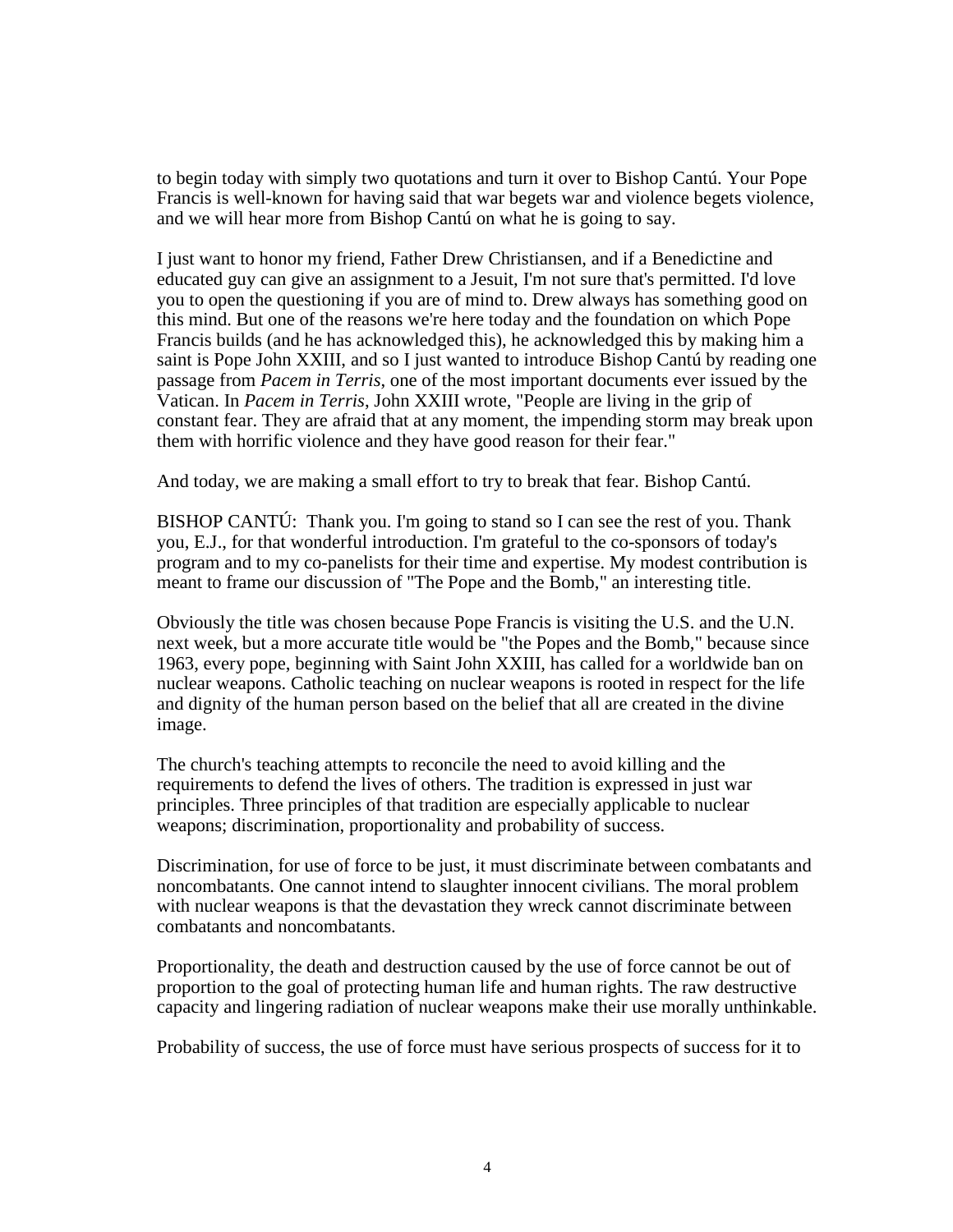be justified. What would success look like in a nuclear war? In 2006, Pope Benedict reminded us that in a nuclear war, there would be no "victors, only victims." In 1965, the Second Vatican Council declared, "the horror and perversity of war is immensely magnified by the addition of scientific weapons for acts of war. Involving these weapons can inflict massive and indiscriminate destruction, thus going far beyond the bounds of legitimate defense."

All these considerations compel us to undertake an evaluation of war with an entirely new attitude. The council also articulated profound concerns about deterrence and the arms race. The council argued that it is not a safe way to preserve a steady peace nor is the so-called balance resulting from this race a secure and authentic peace.

At the 2005 NPT review conference, the Holy See stated that when the church expressed its limited acceptance of nuclear deterrence during the Cold War, it was with a clear-stated condition that deterrence was only a step on the way to progressive nuclear disarmament. At a U.N. General Assembly meeting on nuclear disarmament in 2013, the Holy See maintained the chief obstacle to elimination of nuclear wars, of nuclear arms, is continued adherence to the doctrine of nuclear deterrence.

With the end of the Cold War, the time for the acceptance of this doctrine has long passed. The Holy See does not countenance the continuation of nuclear deterrence since it is evident it is driving the development of ever-new, newer nuclear arms. Building on this moral skepticism at the 2014 U.N. gathering in Vienna, Pope Francis affirmed the following, nuclear deterrence and the threat of mutually assured destruction cannot be the basis for ethic of fraternity and peaceful co-existence among peoples and states. The youth of today and tomorrow deserve far better.

The Second Vatican Council thought the arms race is an utterly treacherous trap for humanity and one which ensnares the poor to an intolerable degree. Rather than being eliminated thereby, the causes of war are in danger of being gradually aggravated. While aggregate sums are being spent for the furnishing of ever-new weapons, an adequate remedy cannot be provided for the multiple miseries afflicting the whole modern world.

The Holy See in its 2014 U.N. contribution, "Nuclear Disarmament: Time for Abolition", notes that with the end of the Cold War and the emergence of a multi-polar world, nuclear deterrence works less as a stabilizing force and more as an incentive for countries to break out of the nonproliferation regime. The "peace of a sort" promised by nuclear deterrence has led to enormous amounts of money being allocated for modernization of nuclear weapons to the detriment of human development while ignoring the underlying causes of war.

The Holy See also employed newer moral arguments related to the problem of intention and to the unnecessary suffering. For deterrence to be credible, one has to intend mass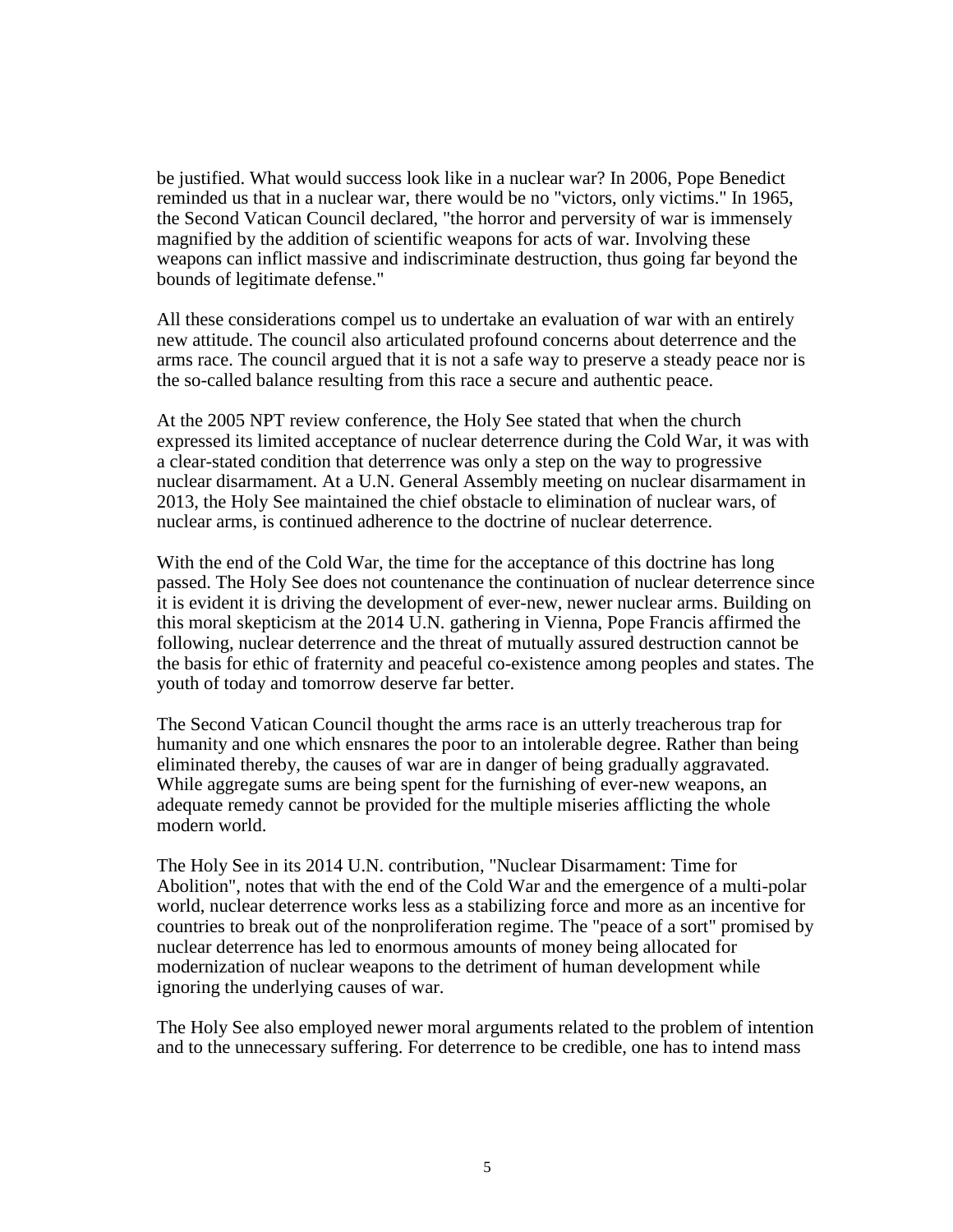destruction with intensive and lasting collateral damage, inhumane suffering, and the risk of escalation. And to be involved in a whole set of acts that are predisposed to use, one has to intend to do what is morally reprehensible. The Holy See also noted that scientists and international lawyers are now giving more attention to the unnecessary suffering inflicted by the use of nuclear weapons.

Pope Francis in his Vienna message greeted the survivors of Hiroshima and Nagasaki and called for more attention to unnecessary suffering. The bishops of the United States took up the call of the Second Vatican Council to evaluate war with a new attitude. In their 1983 pastoral letter, "The Challenge of Peace," echoing the tradition of Pope -- of Saint John Paul II, they argued deterrence is not an adequate strategy for a long-term basis for peace.

Ten years later, in "The Harvest of Justice is Sown In Peace," a document by U.S. bishops, they maintained the eventual elimination of nuclear weapons is more than a moral ideal, it should be a policy goal. Ultimately the moral dilemma of nuclear weapons is not about principles and church statements. It's about people. In August, I visited Japan for the 70th anniversary of the atomic bombings of Hiroshima and Nagasaki. It was a life-changing experience, I must say. Both cities look peaceful today, but their museums contain stark images of destruction, bodies charred and burned, others so quickly incinerated that only their shadows etched on stone remain, and survivors severely disfigured by radiation exposure.

I heard the moving testimony of Sister Lucia (phonetic) who as a 10-year-old girl was at a school eight kilometers from the epicenter of the blast. For years, she sealed away those horrific memories of death and destruction, but now she decided it was time to share those memories to convey, as she put it, the reality of war. I came away humbled by the commitment of the Catholic bishops of Japan and of so many Japanese people, not just the survivors, but young people as well, to work for peace and a world without nuclear weapons.

In a 2010 letter to President Obama, Cardinal George, then-president of the Bishops' conference in the U.S. wrote, "We are pastors and teachers, not technical experts. We cannot map out the precise route to the goal of eliminating nuclear weapons, but we can offer moral direction and encouragement." The horribly destructive capacity of nuclear arms makes them disproportionate and indiscriminate weapons that endanger human life and dignity like no other armaments. Their use as a weapon of war is rejected in church teaching based on just war norms.

Although we cannot anticipate every step on the path humanity must walk, we can point with moral clarity to a destination that moves beyond deterrence to a world free of the nuclear threat. To achieve this goal, we must in the words of Pope Francis, acknowledge that now is the time to counter the logic of fear with the ethic of responsibility and so foster a climate of trust and sincere dialog. Thank you.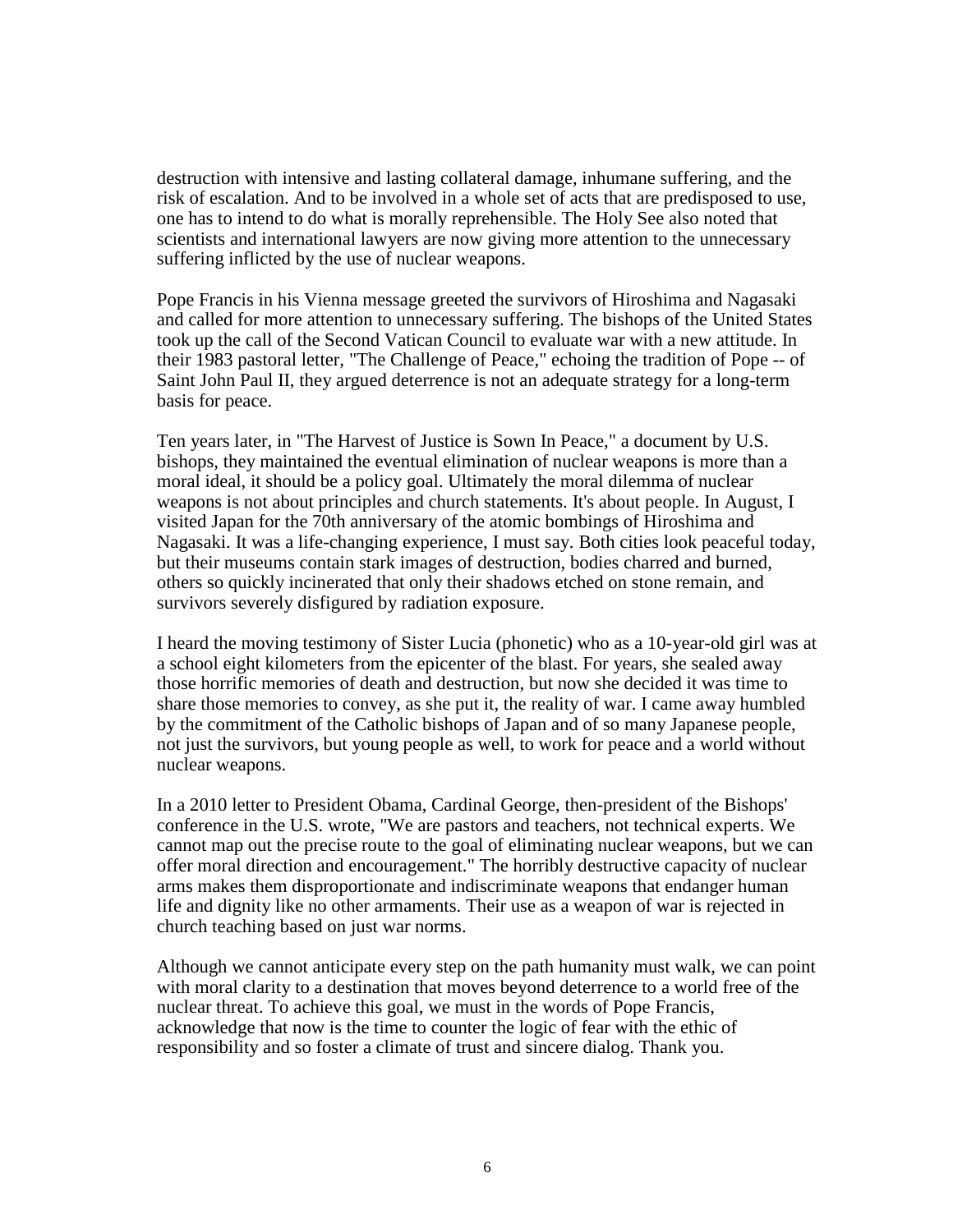## (Applause)

MR. DIONNE: Thank you so much. Senator Nunn.

SEN. NUNN: Thank you, E.J. I thought I was going to be the layman here this morning and joined by E.J. with the distinguished religious leaders we have here on the panel and Maryann and the bishop, but E.J. wrote an article in the paper this morning that was just loaded with biblical quotes.

### (Laughter)

SEN. NUNN: So he has put me in a position of being the isolationist here, not being a religious or moral expert, but being keenly aware of how important the religious and moral aspects of this question are. As a matter of fact, from my point of view, the respected spiritual voice and the immense credibility of the Catholic Church and the Pope, as well as other religious leaders broadly speaking in the United States and around the world is important in my view. It's actually critical in reminding America and the world as to the moral side and ethical side of nuclear weapons policy.

And also, as the bishop just said the human stake. It's all about the human stake, the moral and the ethical. Those of us who are involved -- and I see a number of folks in the room like Daryl Kimball and others who are involved in this every day, and of course, Maryann here is extremely involved and has had tremendous influence -- those of us who are involved every day really need the help of the religious and moral leaders to make sure that the policy questions and discussions are not so abstract and arcane that they get divorced from the ethical and moral questions and the human questions. And also to get us to try to discuss these very important questions in terms that people can understand and people can understand the importance of.

Just a couple of minutes ago, Bishop Cantú quoted Cardinal George as stating -- I'll quote it again. "We cannot map out the precise route to the goal of eliminating nuclear weapons, but we can offer moral direction and encouragement." I totally agree and underscore that point. Breathing heart and soul into today's technology--particularly nuclear technology but not limited to nuclear technology--indeed may be our most difficult and most important challenge from a moral and ethical point of view and indeed from a policy point of view.

I think there are any number of questions in our period of technology where so many things are possible, but does that make them wise? We have to begin having this moral and ethical discussion almost as a condition precedent to policy makers being able to come to grips with the questions. And that's not limited to nuclear, but it's acutely involved in nuclear. So what about policy? No one can anticipate every step on the road to elimination of nuclear weapons.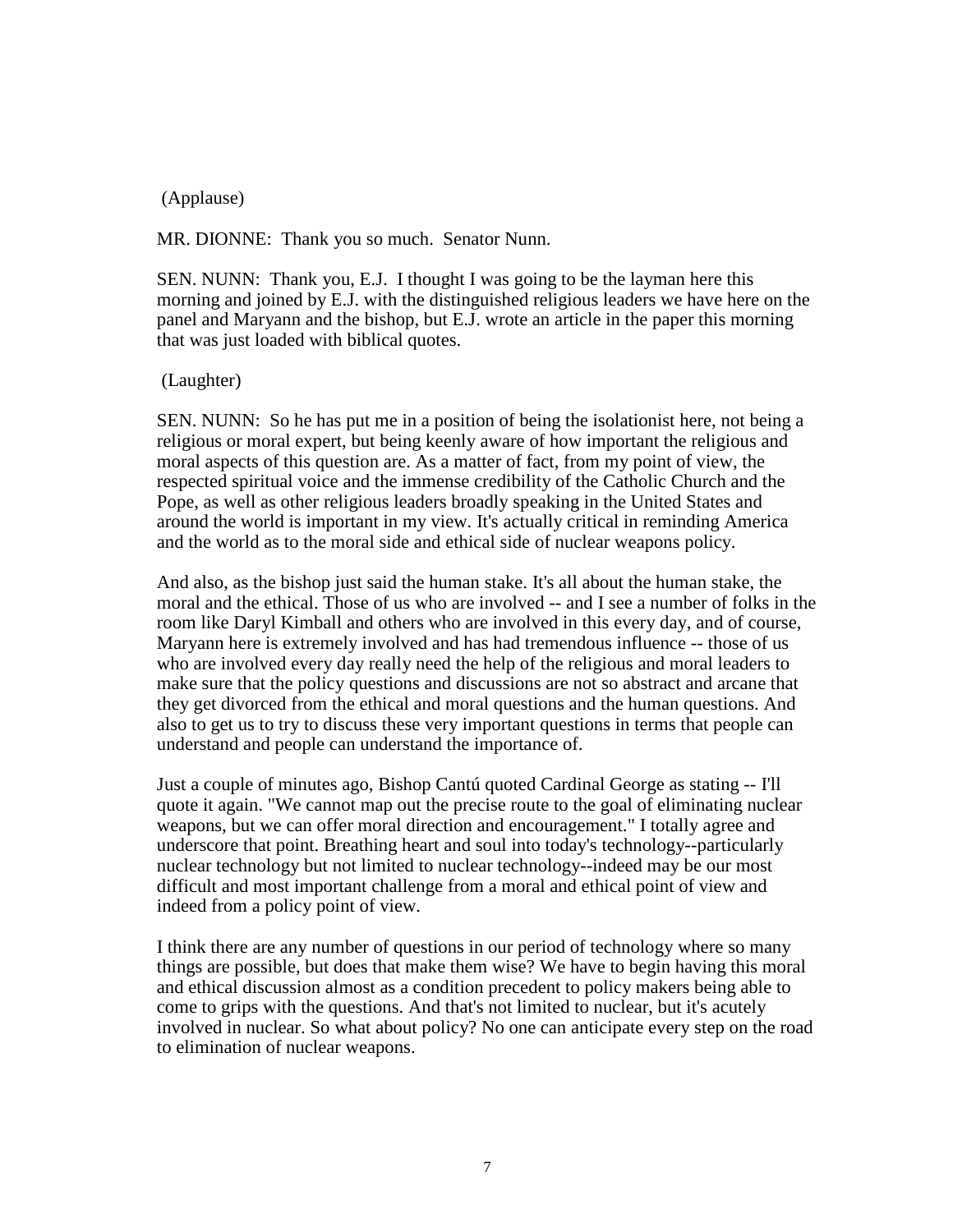But my experience in this arena -- and I'm certainly not a technical expert, but I have been engaged in policy for a long time -- tells me that the fundamental point of all nuclear weapon states, particularly the United States and Russia, if we are indeed serious about a vision of a world without nuclear weapons, must begin by deemphasizing the role of nuclear weapons and by making them less relevant in security planning and in forced deployments. That has all sorts of ramifications, but I think making nuclear weapons less relevant is absolutely essential as a very important psychological fundamental in terms of really moving, particularly our military leaders and political leaders responsible for security, around the world to reducing numbers.

Reducing numbers is not always the first and fundamental thing. There are a lot of other things that go with that, so that we can indeed reduce numbers, but the two things go together. You have to reduce the relevancy to be able to persuade others to reduce the numbers. In our 2007 *Wall Street Journal* article, George Shultz, Bill Perry, Henry Kissinger and I call for reversing reliance on nuclear weapons as a vital contribution to preventing their proliferation and ultimately ending them as a threat to the world. We outline several crucial steps in our actions that to us represent the fundamental policy pathway to achieve the vision of a world without nuclear weapons, and I'm just going to share a few of these in broad terms today.

First is taking all weapons off prompt-launch or what I call hair-trigger. And we have not made a lot of progress in that regard in the last few years. And Russia and the United States are the countries that are still in that posture where we basically have a matter of minutes, a matter of minutes to make decisions. I think it was Thomas Jefferson who once said when you're angry, count to ten and if you're *very* angry, count to a 100 before you speak. Well, how much does that apply to pulling the trigger on nuclear weapons? And warning time and survivability get into this equation very much, and taking weapons off of hair-trigger alert is enormously important for our own security and for Russia's security.

I don't want to go into great detail on this now, but we don't think about it. Even some of our military leaders don't think about it, although the more in-depth ones do. But we have an existential stake in the Russian warning systems working properly. We have an existential stake. If they don't work properly and if there is a false warning, the bombs will hit the United States. It's not much comfort to know that we can survive and retaliate because survival in a nuclear war, as Reagan and Gorbachev basically said, a nuclear war cannot be won and must not be fought.

That was a very important, I think, turning point in the way we should be thinking about nuclear weapons. So that's kind of number one on my list. I don't think these are necessarily in this order of priority, but they're all important.

Number two, securing weapons-usable nuclear material everywhere in the world. Weapons-usable nuclear material has to be secured. Countries that have huge arsenals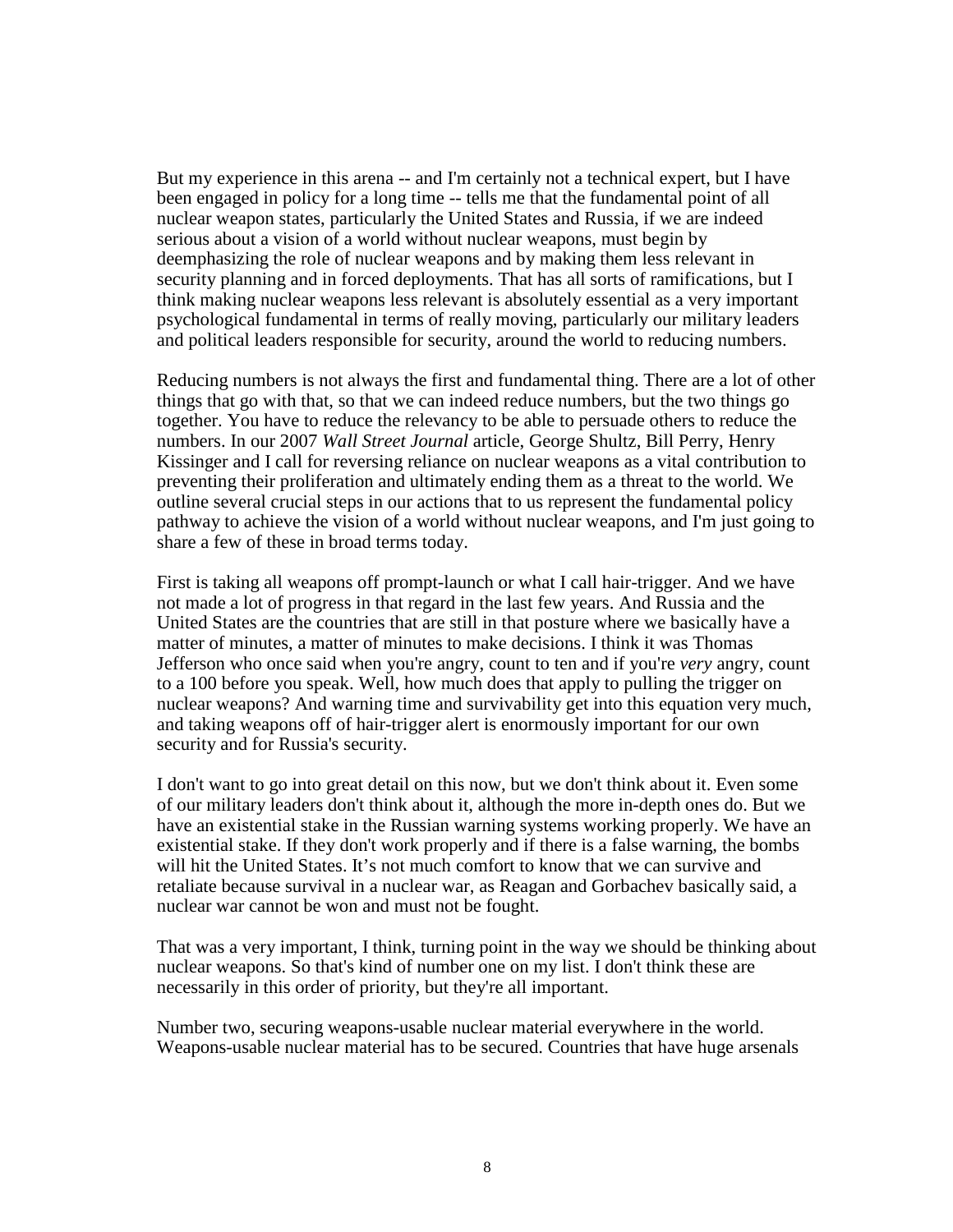of nuclear weapons, including particularly the United States and Russia, are simply not going to make the kind of steps and the kind of cuts in their nuclear arsenals when they think other countries are going to build up as they build down. So this security of nuclear weapon material is all important, and it's also enormously important in preventing catastrophic nuclear terrorism.

We are in a new era now where the technology to make a crude nuclear weapon and the economics of affordability mean that nations no longer have a monopoly. Individuals and small groups have the access to technology and know-how and if we're not very careful with nuclear materials, that's the long pole in the tent for would-be nuclear terrorists -- getting the nuclear materials because those are not easy to manufacture. So securing nuclear weapons material all over the world is enormously important and it is the area where President Obama and his predecessor, President Bush -- particularly emphasized by President Obama -- have made the most progress.

We can have a lot of discouraging things coming out of this discussion probably this morning; it's inevitable in terms of the facts and the reality of what we face. But one bit of good news -- I think it's very good news, in the last 20 years, we've gone from 50 countries that had weapons-usable nuclear material to 25, from 50 to 25. So that is enormously important. It's what my organization focuses on more than any other feature, getting governments to secure nuclear material, weapons-usable nuclear material and getting rid of it, also getting rid of it over a period of time.

The third point is another one where we made some progress under George Herbert Walker Bush, but have not made much progress since mainly because in my view the Russians are not willing to play the game, which is eliminating short-range nuclear battlefield weapons designed to be forward-deployed in areas of tension and confrontation. When you deploy battlefield, tactical short-range nuclear weapons near the frontlines, as we did in NATO for many years, when you do that, it means your battlefield commanders, if a war breaks out, have to either use them or lose them or back them out of there very quickly because otherwise they'll be overrun. That was one of the things I spent the most time on my whole Senate career.

When I first went to Europe and found we had so many short-range battlefield nuclear weapons that had to be moved in any crisis or used in any crisis, it also means a lot less decision time because of the time urgency. We made big steps when Bush and Gorbachev basically decided to get rid of a lot of those tactical weapons, but we need to get rid of all of them. The bad news side is Pakistan is now developing the same type of posture that we had during the Cold War and Russia has become more reliant on battlefield tactical nuclear weapons. So number three is certainly uncompleted and a long way to go.

Number four, ratifying the Comprehensive Nuclear Test Ban Treaty. I know there are people in this room who work on that all the time, and it's enormously important and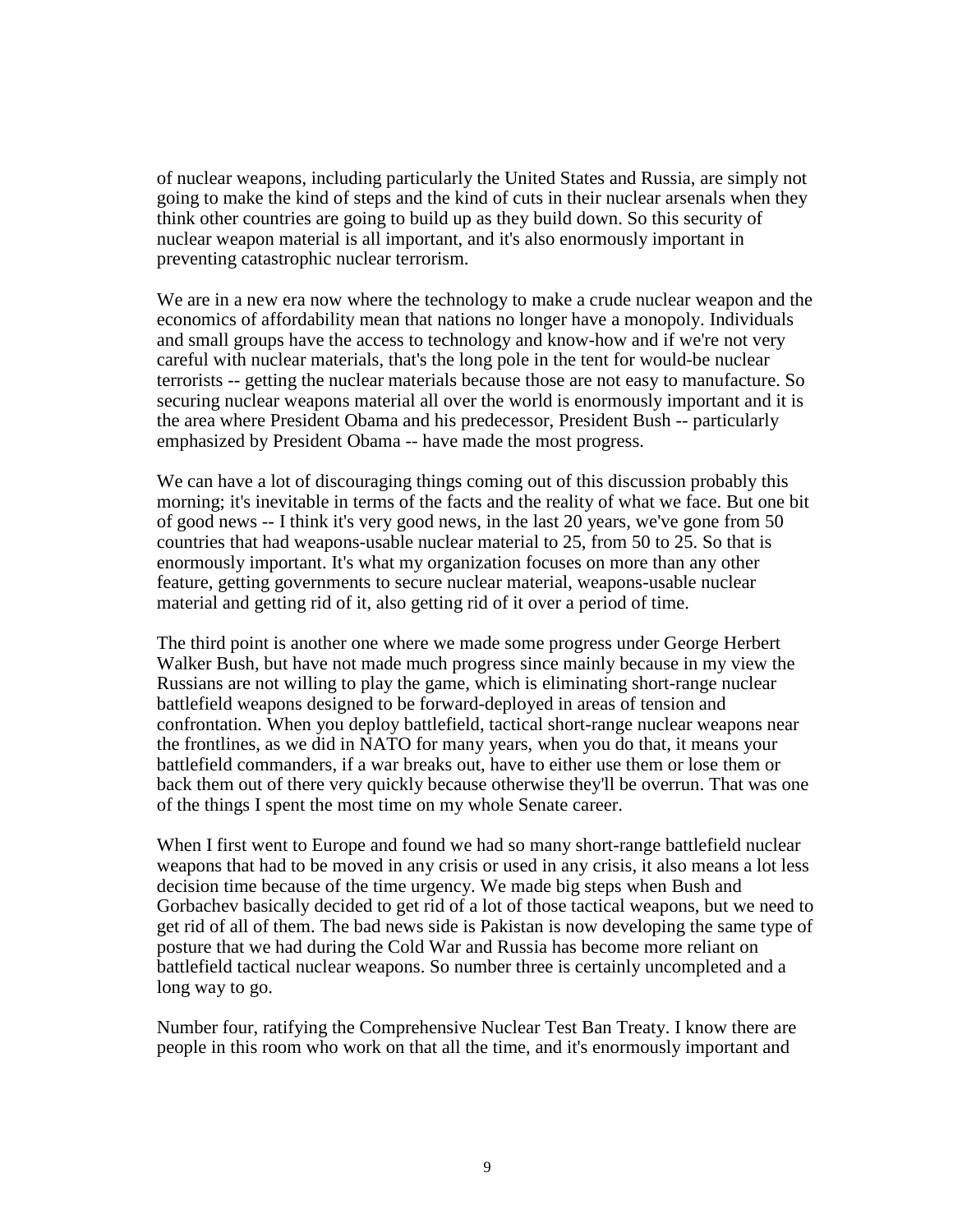here the United States is the obstacle. We simply have not ratified it. Most other countries have, but until we do, it will not become a de jure principle for the world. It's de facto with a lot of countries, but not de jure, very important.

Number five, halting the production of fissile material globally for weapons purposes and phasing out the use of highly enriched uranium in civil commerce. There are legitimate civil uses for highly enriched uranium, but it's the most likely material to be used by terrorists, more likely than plutonium because it's not as dangerous to handle. And so we've got to phase that out. There are legitimate uses, but we are making some progress in that area.

Number six, the halting of fissile material for weapon purposes. Pakistan is the one who objects to that. Pakistan does not want to go into that. The other big nuclear powers are not any longer producing fissile material for military purposes. Of course, the downside of that is there's plenty available already. So they don't need to produce it. But Pakistan is continuing and they will not agree to that now.

The sixth thing is getting control of the fuel cycle. There are a lot of legitimate uses for civil nuclear power, and Bishop Cantú, your Catholic leaders have spoken to that subject, the legitimate uses. There are a lot of legitimate uses, but we have to get control of the fuel cycle. If you have one country after another that's producing highly enriched uranium through either reprocessing or through enrichment, we'll have Iran, Iran, Iran all over the world. We'll have a continuation of that.

So getting control of that fuel cycle is enormously important. My vision is that every country that produces nuclear weapons including the nuclear powers who have exempted themselves from a lot of this -- we're going way back in history -- have to be under some type of international camera monitoring. When you're producing material, though used for civil purposes legitimately, it could be used for nuclear purposes. The horrible dilemma, as most of you know, in the whole Non-Proliferation Treaty is that the technology by which you enrich to get low enriched uranium for nuclear fuel is the same technology if you go to a high level of enrichment that makes a nuclear weapon.

So it's what you call dual-use technology and therein lies the huge, huge challenge. On that point, I'll just mention that I attended in Kazakhstan about 2 weeks ago, an important step towards creating a fuel bank. We at NTI have worked on that for 10 years now. Warren Buffett put up \$50 million, allowed me to go to the IAEA and make the commitment that he would put up \$50 million if the world would match it 2:1, putting up a \$100 million, to create a fuel bank under the ownership of the International Atomic Energy Agency so we could basically begin psychologically to take away the reason, the legitimate reason for countries to feel they had to have their own enrichment process.

We think this is enormously important. Kazakhstan has agreed to be the host country.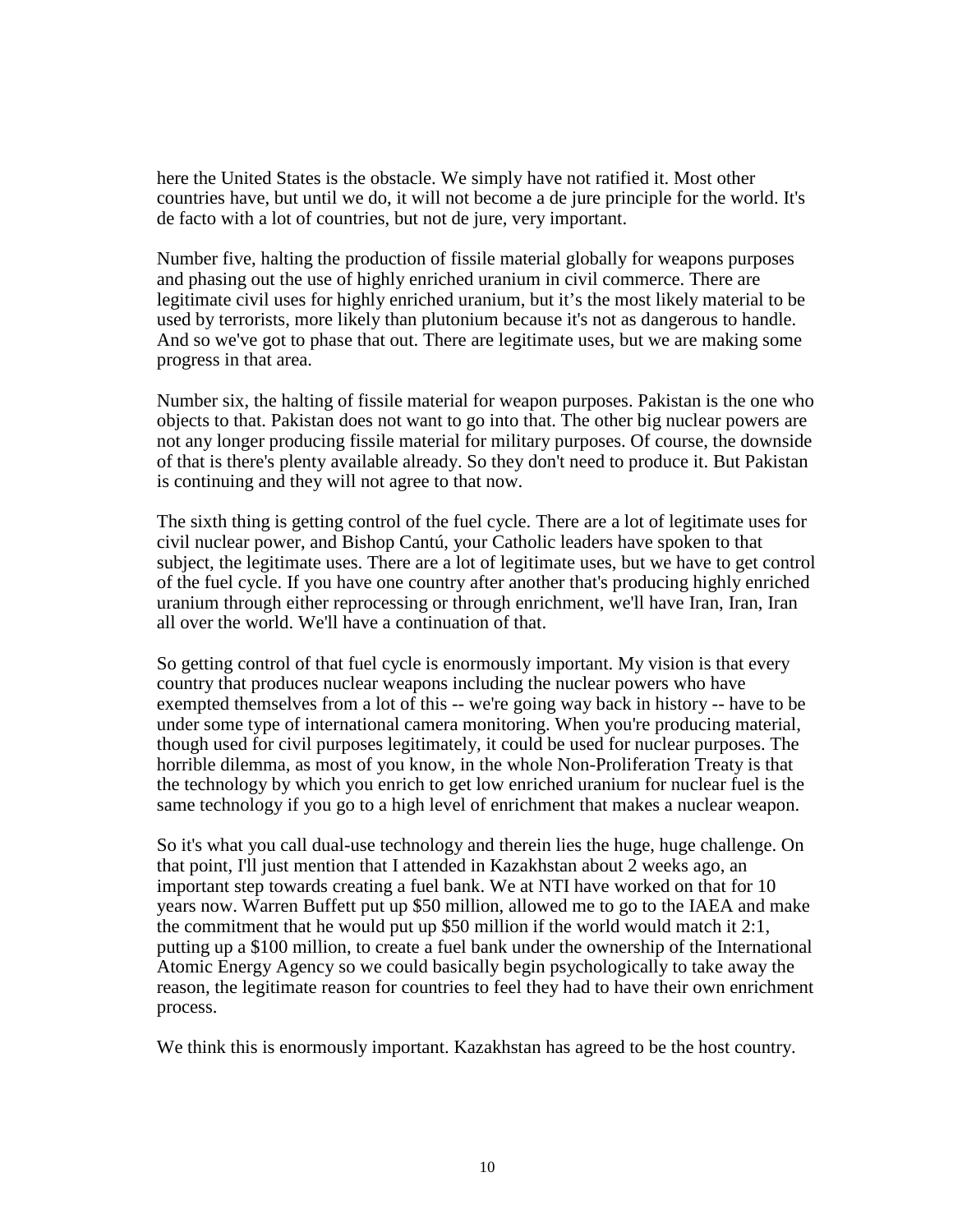That was the signing ceremony. It's going to take another two years to build the facility, but the money is there, about \$160 million, to buy the low enriched uranium and the idea is it's an insurance policy. The market plays first, but backing up the marketplace this fuel bank would be available if a country's in good standing under the Non-Proliferation Treaty. They'd come here and say we've been cut off in the marketplace because there's a thin market and we need this and we'll pay for it and replace it.

So we think that's one of the fundamental pillars of beginning a fuel cycle process internationally that inspires confidence and then allows the peaceful use of nuclear energy without having the terrible consequences. We'll see, but that's encouraging.

And I'm about to wind down, but the eighth point I would make and the very important point is redoubling our efforts to resolve regional conflicts that give rise to nuclear ambitions, like the Ukraine situation, like the Middle East situation. This is the most difficult. This is the most important because as countries begin to be willing to get rid of some nuclear weapons, if you have regional conflicts, it moves in the other direction. And we all have got to understand that. It's enormously important.

It's the most difficult, and since we wrote this article, I'd give the lowest score to this point in terms of the world, not the U.S. necessarily alone, but the whole world has got to bow down on this. And we've got example after example, and I guess my last two points continue to reduce the numbers of nuclear weapons. That's got to be led by the United States and Russia. We have 90 percent of them.

In spite of other countries having them, we have 90 percent of them, and that's why the Ukraine tragedy is such a blow to the kind of cooperation we need. That's got to take place in all states. It cannot just be the U.S. or Russia. Over a long haul, other states have to join in, but U.S. and Russia have to lead the way. Now we've done a good bit of that, but we have a long, long way to go and we still have all these weapons, as I mentioned, on hair-trigger alert, which is the wrong lesson for the rest of the world.

And then we've got to greatly strengthen verification and the will to enforce, and Iran is going to be a very big test of that. We have miles to go before we sleep. This whole list of fundamental steps combined with the vision that Schultz and Perry and Kissinger and I laid out is what I call the vision and the steps, and they go together. And to me, this is enormously important because without the vision of a world without nuclear weapons which is, of course, the Catholic Church's position, the actions will not be perceived as either urgent or fair. But without the actions, the steps, the vision will not be perceived as realistic or possible.

So these principles have to be married in my view. There are a lot of people even in the community who believe we got to get rid of all of nuclear weapons, who don't buy into the steps and the vision. They buy into the vision. There are a lot of people on the other side that buy into the steps, but not the vision. In my view, this is the essential point, the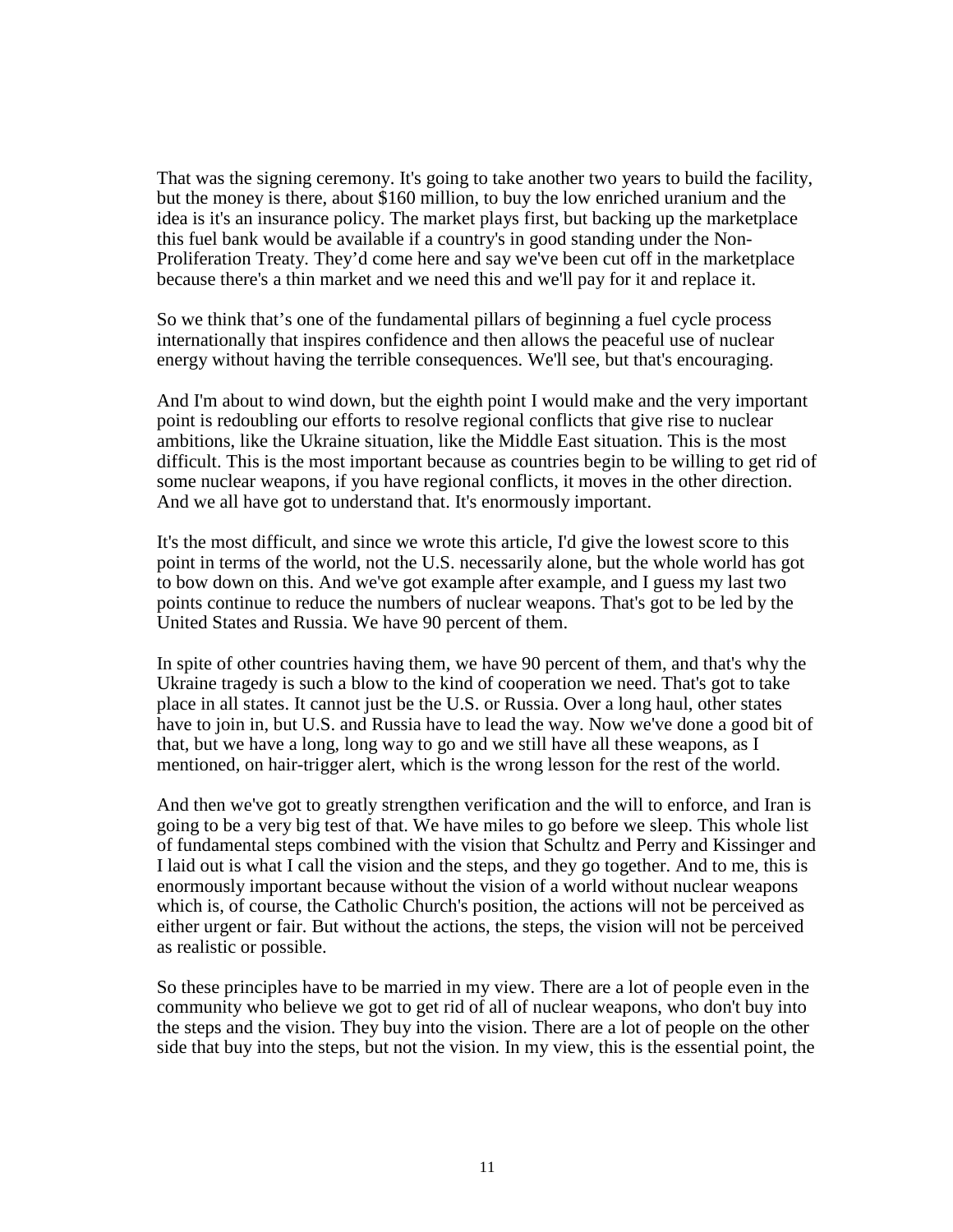two have to go together if we're going to really make progress, and we must.

Let me close -- and I know I've taken too long here. But let me close by talking about what the bishop referred to a minute ago and that is the human stakes. General Omar Bradley a long time ago after World War II, in fact, after Hiroshima and Nagasaki, said in a speech and I quote him, "Ours is a world of nuclear giants and ethical infants. We know more about war than we know about peace. We know more about killing than we know about living," end quote.

Eric Schlosser who is a brilliant young man just wrote a book called *Command and Control*, and he points out what we're dealing with here that makes this different from any other weapon. And let me quote his book, "A hydrogen bomb, one hydrogen bomb is equivalent to all the explosives used in World War II, all of them including Hiroshima and Nagasaki multiplied by three." That's what we're talking about. That's the stakes involved.

The power of the atom in my view may be God's ultimate test of mankind. Our challenge is clear but awesome. Can we use nuclear technology to fight cancer, improve nutrition, purify blood, provide clean energy and a lot of other reasons, and other uses? Can we do all of that on the peaceful side without using this same technology to destroy God's creation? So pardon me for taking too much time. But I wanted to sort of lay those out.

### (Applause)

MR. DIONNE: One of the things, Senator Nunn, I think, at the end he underscored something important, which is the goal of getting rid of nuclear weapons seems terribly abstract. And I think it should actually give us some hope that there are a series of quite practical steps we could actually take if we wanted to start down that road.

I also want to re-identify myself with Senator Nunn. He sort of said I'm the theologian on the panel because I happened to quote scripture this morning in my column. I just want to say, you know, first of all, he is a Methodist and those of you who knew him know Methodism know that Wesleyan theology has created this extraordinary linkage in Methodism between religious commitment and social and political responsibility. Secondly, Vatican II said that the church is the people of God. So we're all theologians.

### (Laughter)

MR. DIONNE: However, some of us are more learned than others and that would include Professor Love so it's really great to have you speak next. So I'm re-identifying us as the lay folk, and you are the learned ones.

PROF. LOVE: Can I ask first, the folks in the back, there are seats in the front. So feel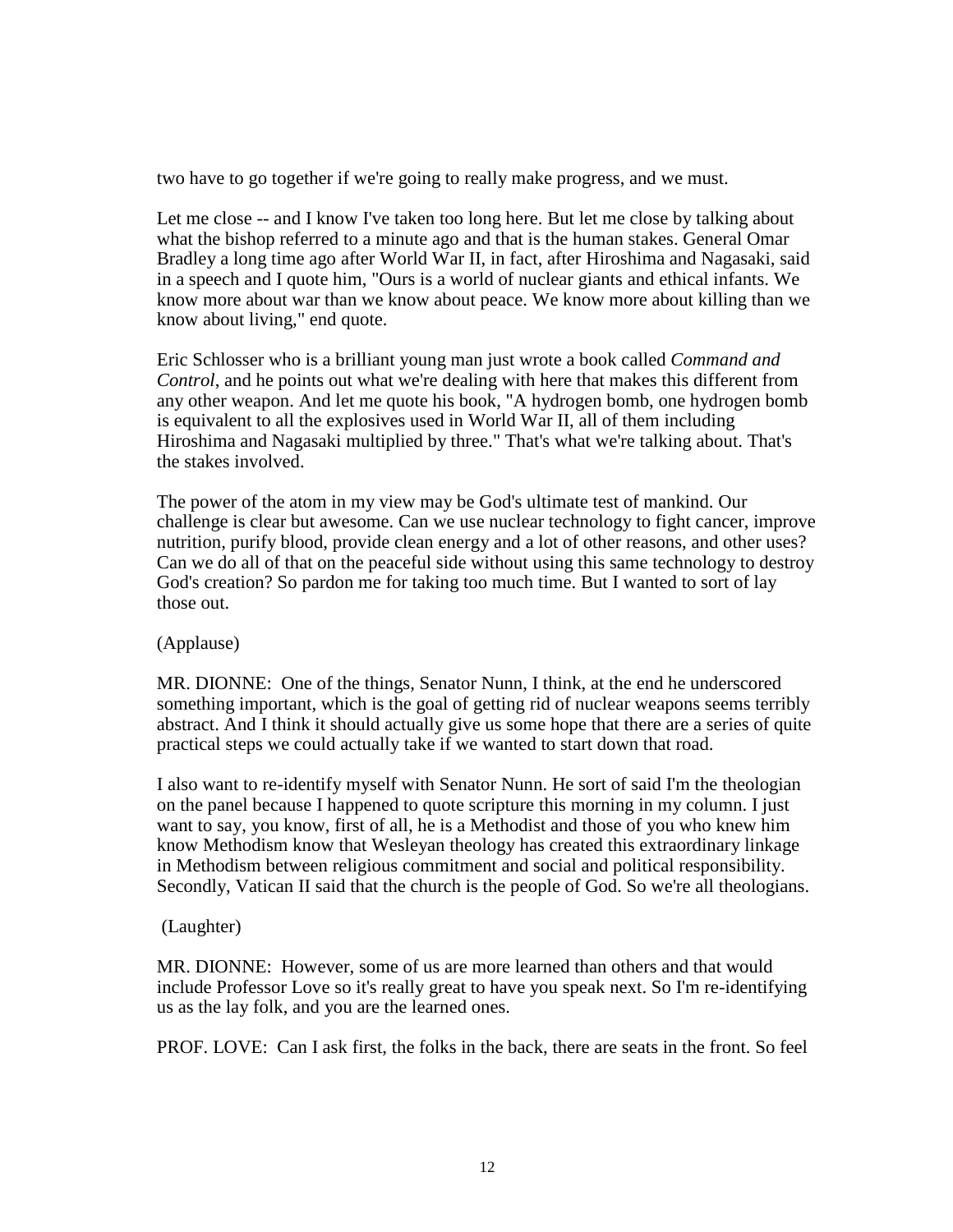free to come forward if you choose.

MR. DIONNE: It's like a catholic church. No one ever wants to sit in the front seat.

PROF. LOVE: Exactly. Nobody wants to sit in the front seat. But please, you're more than welcome if you'd like a seat, they're available for you.

MR. DIONNE: Thank you.

PROF. LOVE: Most of the very excited build-up to Pope Francis' visit next week, is because Pope Francis is identified with a number of things. People think of him in terms of his interest in people, his connection with people, his connection with the poor, and his care for the planet, and peace. But most people do not think of him in terms of nuclear weapons, and I think that they should. The Holy See has been vigorously engaged in trying to reframe the way we think about nuclear weapons and to put people first and the humanitarian effects of these weapons first, which has really changed the way these are seen.

And Pope Francis is also changed, as we've heard from Bishop Cantú, the church's policy towards nuclear weapons regarding deterrence. Sometimes that's lost in an American audience, particularly American journalists and the lead up to a presidential election. They are often trying to report on Francis in terms of almost like he has a political platform, and these are separate issue areas, you know. Where does he stand on these separate issue areas and how do they track with American politics?

And that's really the wrong way to see him, and it's not how he sees himself, how he sees his own mission. So if we think of the four P's, kind of the letter "P", that have been the hallmarks of Francis' papacy, a concern for people and the poor, concern for planet, and concern for peace. He sees these not as separate tracks or separate portions of a platform, but he sees them as deeply connected. These are all part of a common concern.

He says, it cannot be emphasized enough how everything is connected. To seek only a technical remedy to each problem which comes up is to separate what is in reality interconnected, and to mask the true and deepest problems of the system. So he sees nuclear weapons as deeply connected with these other issues, not just as a standalone, boutique issue to be concerned with on its own. For Pope Francis and the Catholic Church, these are symptoms of a larger problem when we forget who we are, where we come from and how we are connected to one another and the planet.

We are social beings, we are created for communion and community. We are a part of nature created in dignity and in worth, in relationships to each other. When those relationships break down, so does everything else. So global issues from nuclear weapons to poverty to environmental damage, these are symptoms of our breakdown, a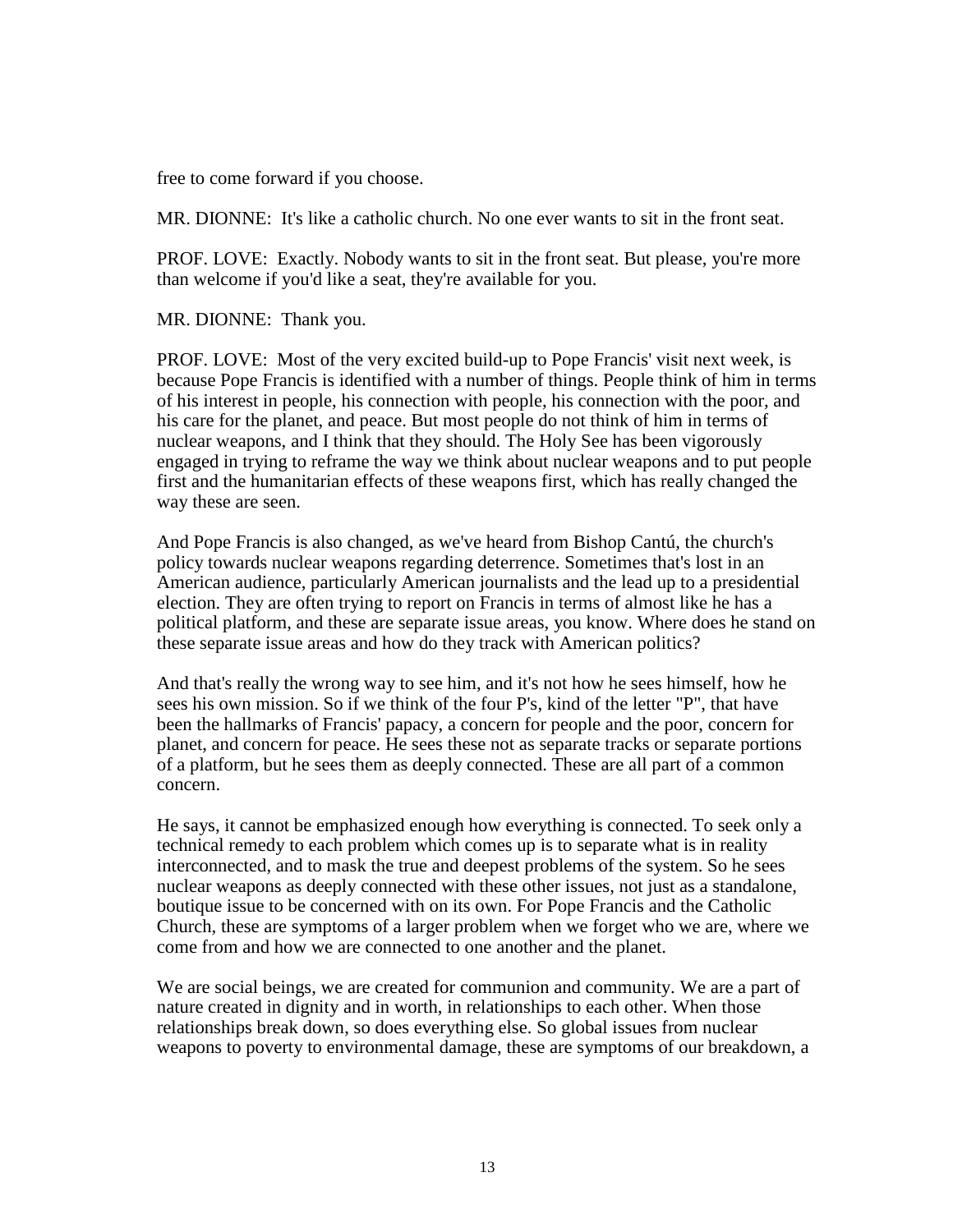larger breakdown of our relationships with our own dignity, with each other, with nature and with God and instead when we worship the God of self, of technology and market above all else.

So bettering our relationships will help us to better our attention to this basket of issues, these four P's that Pope Francis is raising up. To me, I see Pope Francis as an antidote to the age of the selfie, a humble man in a selfie age and a man who's pointing out constantly how we need each other, how we are all in this together, how we are part of a common family, and we have a common home, and we have to work better together.

So he says that these technical attempts to stovepipe these issues and look at them separately, he says, "these will fail until we -- and this is his quote -- "break with the logic of violence, exploitation, and selfishness. We must break the globalization of indifference and instead globalize solidarity and care. We must overcome indifference."

So this is not only good from a religious or pastoral perspective. There is some real connection here between how you would organize or could reorganize the antinuclear movement, and something perhaps we could talk about more in the Q&A and in our discussion afterwards, but all the old ways of organizing are now breaking down in the new century in the 21st century. And Francis is really offering us ways in an age of decentralized social networks to rethink how we come together as community and how we can be together.

One example of how these issues are deeply connected. We are mourning the loss of one of our colleagues here, this year, and this Professor John Steinbruner from the University of Maryland, and I think I'm probably only on this dais because of John's passing. If probably he was here, he would be up here speaking to you today. And he spent his life talking about these connections between nuclear weapons and global climate change and environmental degradation.

And global climate change is leading many countries to try to develop nuclear energy, including a race in the Middle East, including Saudi Arabia, the United Arab Emirates, Kuwait, Oman, Qatar, Bahrain, Morocco, Tunisia, Libya, Jordan, Egypt, Yemen, countries not necessarily known for political stability, democracy or human rights, that lead to lots of questions about how secure those nuclear materials and technologies, those dual-use technologies that Senator Sam Nunn was describing so ably, how secure they would be and whether or not they would be secure against proliferation for nuclear weapons.

So, really these are absolutely connected, these issues, and Francis is inviting us to look at them as connected and not as standalones. He's also inviting us to put people first in consideration of these issues. He looks at nuclear weapons not as a chess game among powerful states, but as the burden that these weapons place on the poor and on the planet.

The Holy See has not just been attending international meetings on the humanitarian consequences of nuclear weapons, they have been leading and helping to organize,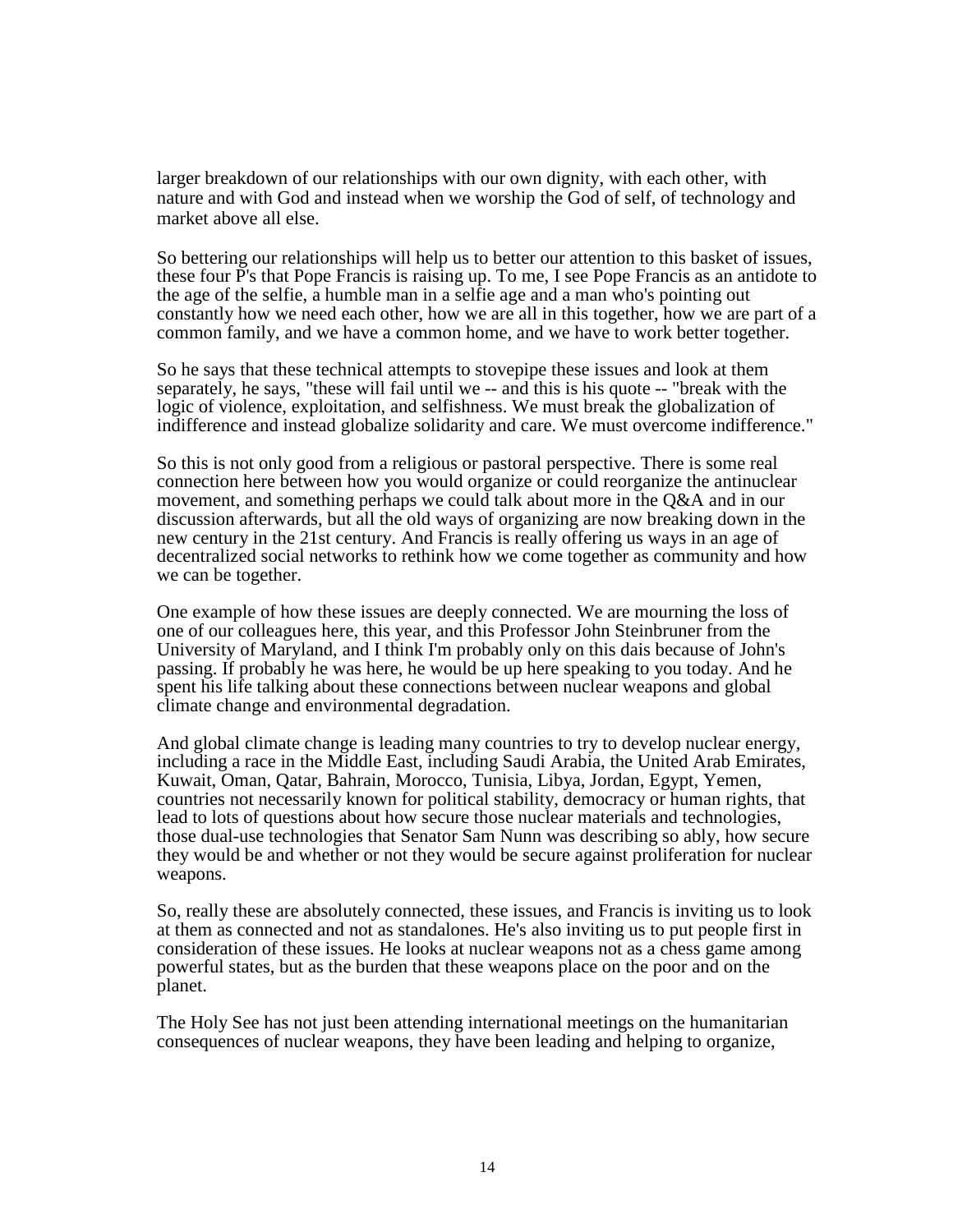they've been a real force for trying to bring people together around, putting a human face on these issues. Pope Francis says, "We've become indifferent to these large stockpiles of nuclear weapons." How is it that we could be morally indifferent to this moral scandal, and he's trying to poke our consciences, to poke our indifference and get through that.

And he says that we need to remember the human face and his message on the anniversaries of the atomic bombings of Hiroshima and Nagasaki. He's inviting us all to see the face of the hibakusha, the Japanese victims and survivors of the atomic attacks. But he's also inviting us to look at the human face of the people who have been hurt, their health has been hurt in nuclear testing, their health has been hurt as they've been downwind of nuclear sites and also the ways in which the diversion of money to pay for our nuclear arsenals is, in his word, "theft from the poor."

Now, in saying that and connecting that, the way in which the money used for our nuclear arsenals is taking money away from the poor, he's not only, as Bishop Cantú pointed out, following in a long line of popes who have made this connection that our priorities are off and we're spending money on these weapons that we say we'll never use while we're not feeding people who are starving today. That's a misplaced priority. He's not only pointing that out, because he's in this long line of popes who have said similar things, he's pointing that out because he comes from Argentina.

And Argentina was a country that worked to develop a nuclear weapons program that had started along this path towards developing nuclear weapons, and in essence, came to its senses, stopped its nuclear weapons program and turned the corner. And that was very controversial when they were developing this nuclear weapons program because obviously there are many, many poor people in Argentina. So when people were literally not having enough food to eat, to put on their table, some estimate say 30 percent of the population of Argentina is living below the poverty line, in the 1980s and 1970s, they were diverting money towards exploring nuclear weapons.

So this is not only just kind of something on paper for Francis, this is something very much from the heart and from his own personal experience. The last thing I'll say is that Pope Francis has changed the church's teaching on nuclear deterrence, and sometimes it's hard to understand that because the church often doesn't talk about change very comfortably or in a way that can be easily understood by outsiders.

So here, perhaps as a lay person, as an academic, as an educator, I might be in a better position to say, yes, the church policy actually has changed and it is actually a big deal. And this is because the church always wants to say, you know, we are continuing forward the gospel message of unchanging truths. And certainly that, of course, is true. But how that truth is applied or interpreted can change according to the era.

And I want to quote here now Saint John XXIII, when he was talking about Vatican II, probably the most visible change in the last century when we could look and see, well, things have really changed, the priests aren't putting their back to us and now we're speaking in English at the mass and things like that. But Pope John -- now Saint John XXIII said, it is not that anything has changed with Vatican II, okay. It is that we have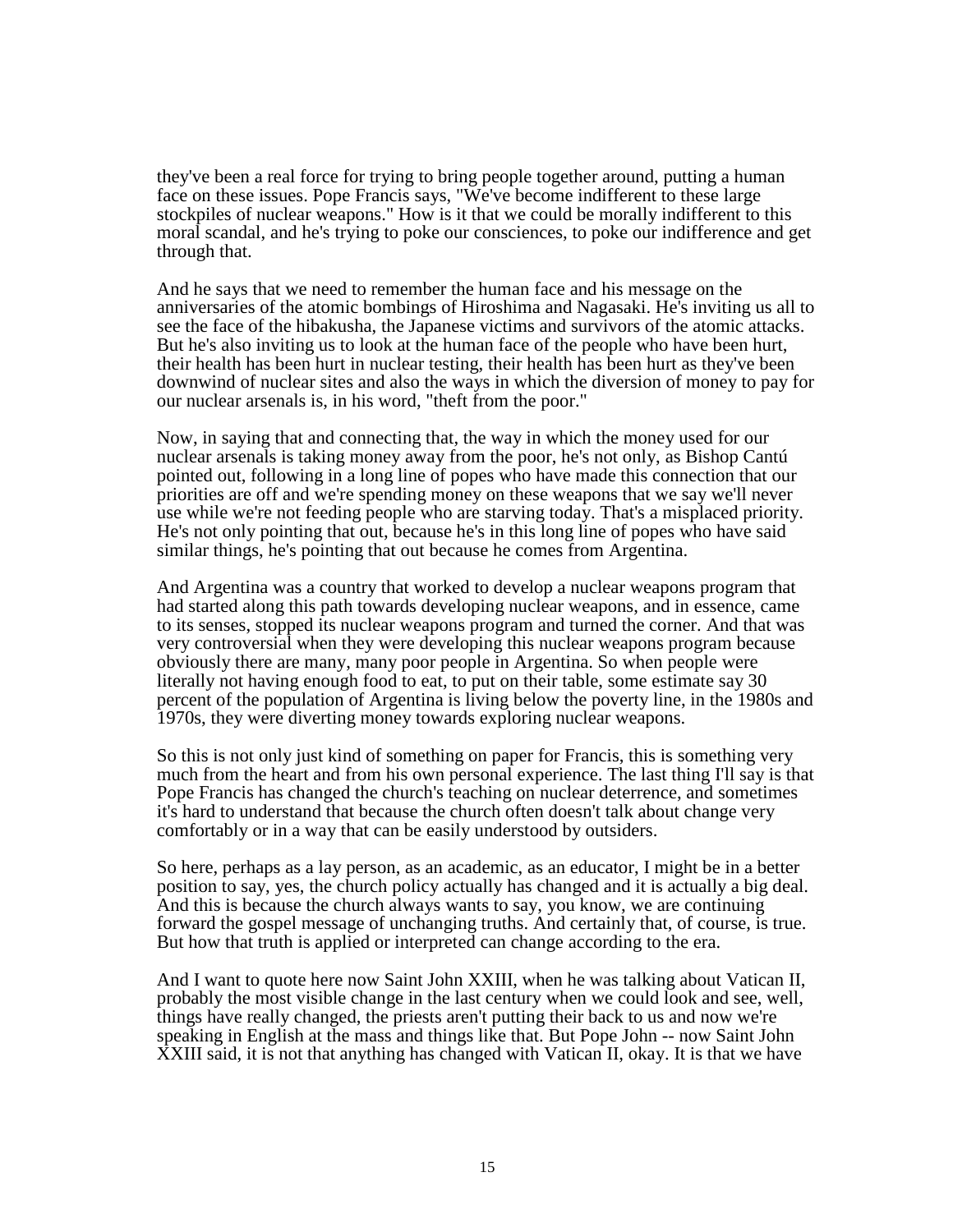begun to understand the gospel better. Those who have lived as long as I have, Saint John XXIII, were unable to compare different cultures and traditions and to know that the moment has come to discern the signs of the times, to seize the opportunity and look far ahead.

This is what Francis is doing when he's saying that nuclear deterrence and the threat of mutually assured destruction cannot be the basis for a secured peace, that now is the time to counter the logic of fear with the logic of solidarity. He is resuscitating that view of the sign of the times, identifying himself as a son of Vatican II, saying we need to be looking at these signs of the times, interpreting the gospel in the light of these times and coming up with answers that make better sense for our age and our century.

I'll close there, but I will say this leaves some huge pastoral questions for 25 percent of the U.S. military that are Catholics to have this policy change away from nuclear deterrence, and that may be something we can talk about in Q&A. But thank you for your time.

MR. DIONNE: I just want to underscore three things Professor Love said on your point about change. We all know that every time the Catholic Church changes its view of something, the statement begins as the church has always taught, comma.

(Laughter)

BISHOP CANTÚ: Of course.

MR. DIONNE: And the second thing is I want to play right into Professor Love's view of journalist because when you said the pope's priorities were the people, the poor, the planet, and peace, my first reaction was, what a wonderful 30-second ad that would make. But I just thought that was a wonderful summary. The last thing is you said "a humble man in the age of the selfie," which is a great line and will probably go viral when someone takes a selfie or him or herself with the Pope and puts it on as the caption.

I'm going to begin by asking a question on this subject that has always befuddled me and maybe it's befuddled others and at least you can help me and perhaps others, which is, it does seem to me that one of the miracles since 1945 is that we didn't have a big nuclear war. I share the church's view of human nature as flawed. One of my favorite lines attributed to Niebuhr, original sin is the only empirically verifiable doctrine of the Christian church. And when you look back on it, it is really extraordinary that after Hiroshima and Nagasaki, we didn't do this. There were moments when we counted to 10, as the senator suggested, or counted to 100, but we didn't go there.

The Cuban missile crisis is, you know, probably a singular example of how we really steered away from catastrophe, which leads one to believe that mutually assured destruction is at some level a theoretically ridiculous doctrine, because as the bishop said, I believe it was, you have to contemplate the use of these weapons and be really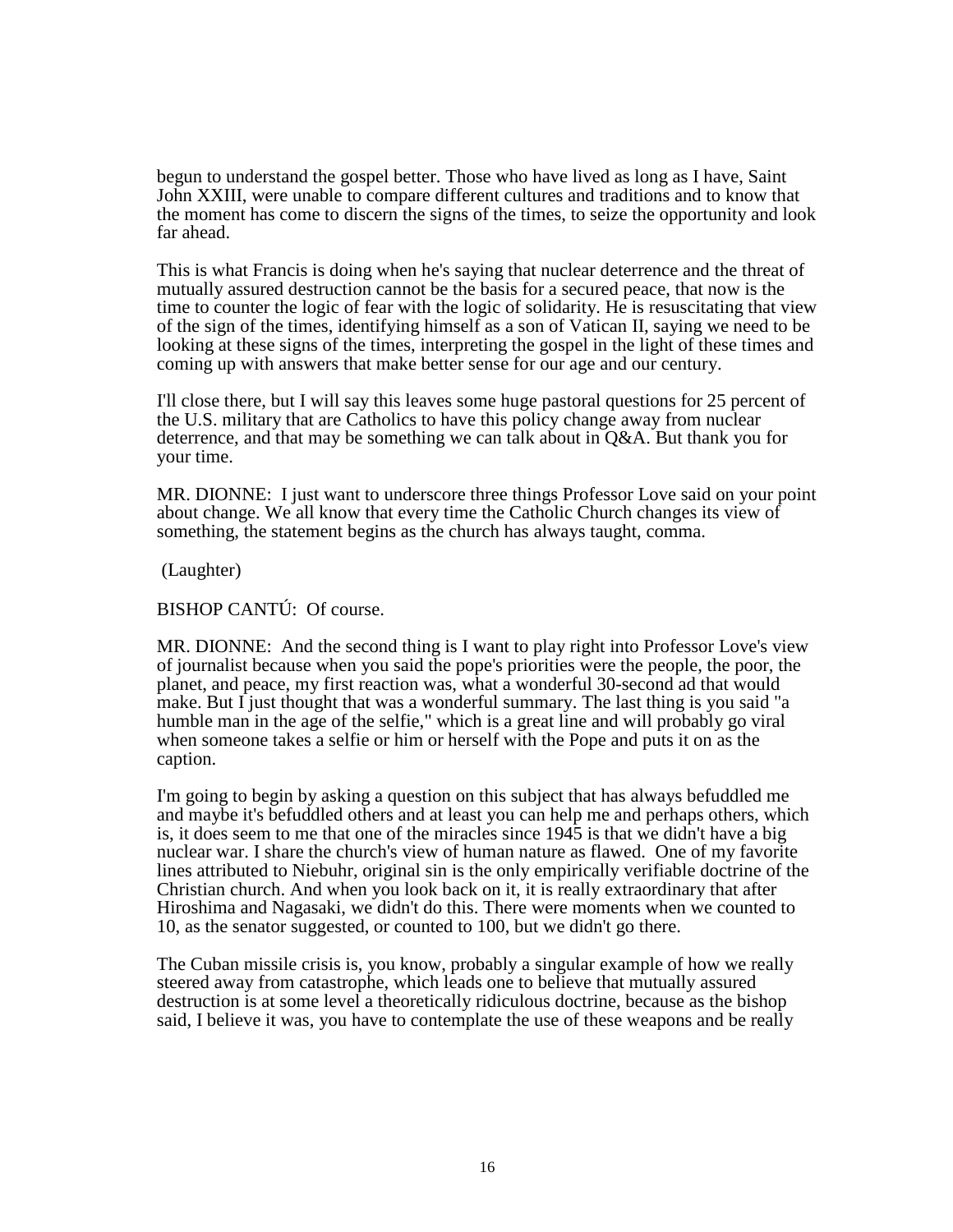serious about using them if the doctrine is going to work and yet as a practical matter, the doctrine works.

So, I guess I have two questions here. One is given that this system worked, why back away from it, but the second question, which I think is where all of you may go and perhaps particularly Senator Nunn, is that doctrine may have worked better in a essentially bipolar world and that even if you sort of take the view that "mutually assured destruction worked," it may not work for the next 50 years.

Maybe if you can just go down the panel, I have a couple of few other questions and I want to open it to the audience and Father, if you will open the questioning, I'd be grateful.

BISHOP CANTÚ:I would say that I think people realized that leaders and people in general that what Pope Benedict mentioned that with a nuclear war even though it's argued whether the bombings in Japan ended the war, that with more powerful bombs that have been created, that there really is not a winner in a nuclear war, and I think that that was, although it wasn't probably spoken as perhaps as clearly as the church has, it was understood, and so it seems to me that may be part of the reason why after 1945 there was no use of nuclear weapons. But I think you're right, it was a bipolar world. Now we have, as Dr. Love mentioned, a lot of actors, smaller actors with questionable character.

#### MR. DIONNE: Senator Nunn?

SEN. NUNN:Well, a couple of observations. One is that we did have a bipolar world in those periods and even though Britain and France had nuclear weapons, it was very clear they weren't going to use them without the U.S. being part of it, unless they have an existential threat to their own countries in which case -- it was interesting the French, first time I went NATO, the French nuclear posture, they had mostly short range of weapons. So their nuclear doctrine when you scratch very deep on it was if the Russian Soviets invaded, their weapons were going to -- basically most of them, 70 percent or 80 percent of them were going to fall on Germany. So the French doctrine was basic, if the Soviet's invade, we'd blow up Germany.

Then they, of course, got longer range weapons, but there's a huge difference, point one, between two nations, primarily Soviet Union and United States deterring each other and non-nations, which we now have and growing, having nuclear weapons. So that's kind of point one. That's a big, big difference. How do you deter everybody? I mean deterrence becomes a nightmare.

The second one, I mentioned already, but if we're in a new era with technology and with economics. It used to be that nations thought, and Eisenhower thought this, that we had a monopoly on making nuclear weapons. The Manhattan project was huge; there was no small group of people that could have undertaken the Manhattan project. We're in a different era now; technology is all over the place. And so what may have worked -and I think it did work during the Cold War -- what may have worked during the Cold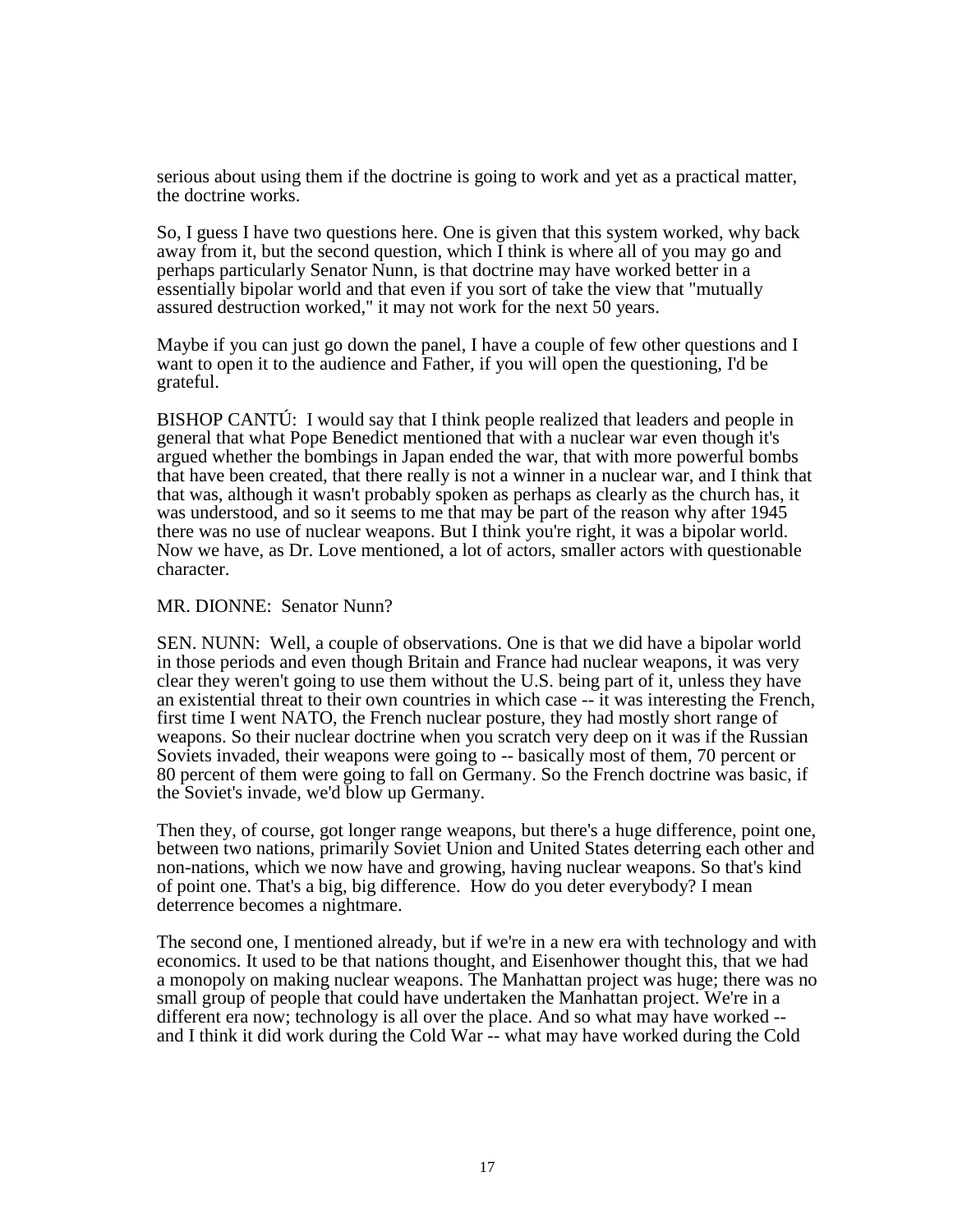War in my view cannot be projected to work for the next 50 years. I think that's the second thing.

And the third thing is that we basically have to understand that we were professional, we and the Soviets were professional, we were sober about the nuclear Armageddon that faced us if we had any kind of a real nuclear war or if a conventional war escalated up to a nuclear war. And so we had great professionals on both sides, tremendous tribute to our militaries, but we're also very lucky. I think God protected us. We had a number of instances in the *Command and Control* book that Eric just wrote, which point this out. How many times did we come close to nuclear war, and we've come close a couple of times on false warnings. And since the Cold War was over, we've come close. And that's where the hair-trigger approach comes in. So those are all reasons why we are in a different era now than we were.

#### MR. DIONNE: Professor Love?

PROF. LOVE:I want to come in on that last point and underscore it. It was really luck of the draw, you know, that we didn't end up in a nuclear situation because of how close we've come in many circumstances. And that really, I think, undermines this idea that the nuclear weapons are what made us safe during the Cold War. There are lots of reasons that we didn't have war between the U.S. and Soviet Union, and wider spread war. And I won't bore you with a lot of academic research, but one is that great power was very, very rare. So it wouldn't have been expected anyway.

Through the century, we've seen the increase of the number of democracies who don't fight with one another. We've seen the expansion of trade and economic relations which lessens the possibilities for war. So there've been lots of things that have been lessening the possibility of war. It's not necessarily nuclear weapons that are responsible for that peace, though it includes the establishment of international institutions and some very hard treaties that created verification measures, that created better trust that helped the U.S. and the Soviet Union walk down from these high level numbers of 66,000 nuclear weapons at the height of the Cold War to lesser numbers.

I think all of those were much, much more responsible for the peace that we experienced. And when you realize that the closest we came to war was caused by nuclear weapons. So there is a real selective cherry-picking of pointing to the Cuban missile crisis and saying, 'look how nuclear weapons saved us there' from the brink of nuclear exchange. The whole reason we were engaged in a conflict with the Soviets was over the nuclear weapons. Gulf War I, Gulf War II, absolute historical amnesia, you know, that we entered these wars because of the threat of Saddam Hussein gathering weapons of mass destruction.

So, there is a lot of cherry-picking of data among people who say the nuclear weapons kept us safe, do we really want to get rid of nuclear deterrence, that I would just caution you about that. That's a slogan; it's not necessarily a very historically accurate diagnosis of what has occurred. But what Senator Nunn and Bishop Cantú said that going forward, it's a whole different landscape, that's absolutely correct.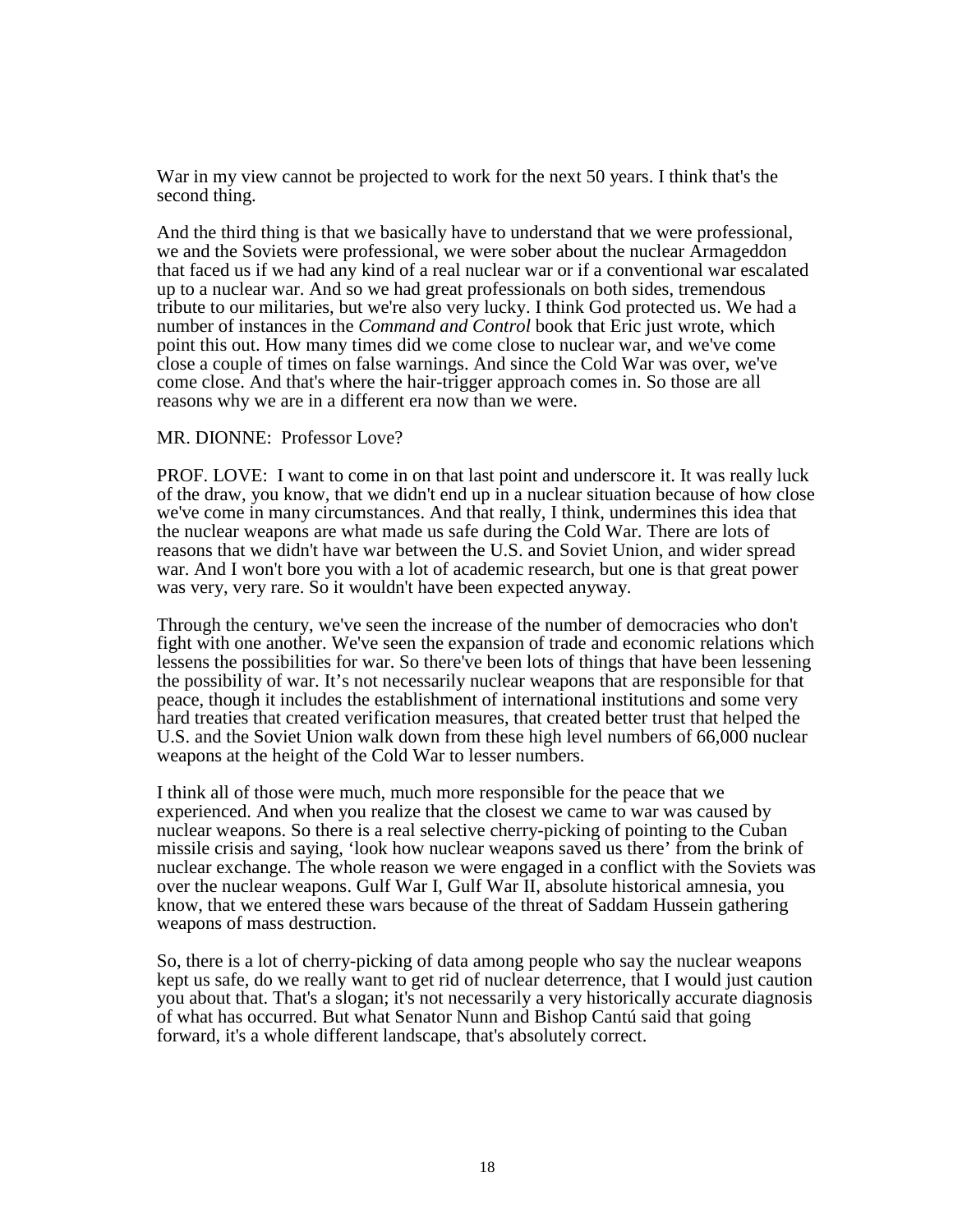SEN. NUNN: Warren Buffett has a great way of thinking. He's a reinsurance guy and, of course, he's funding us so I'm biased toward what he says, but he says --

MR. DIONNE: An honest man in Washington, this is very admirable.

(Laughter)

SEN. NUNN:He says, it was a pretty good way to think about how we view or at least how I view our mission. He says, if there is a 10 percent chance of a nuclear explosion in a given year and you project that forward for 50 years, over that 50-year period, there is only one half of 1 percent chance statistically of avoidance. But if you can reduce that chance from 10 percent in any given year hypothetically to 1 percent, project that over 50 years, there is a 67.5 percent chance of avoidance. So, we're not talking about guarantees in this business. We're talking about dramatic opportunities for risk reduction. And I think that's our obligation.

MR. DIONNE: When Senator Nunn writes a book called, "Reinsurance as the Key to Disarmament," well, now he's really tied in with Warren Buffett.

(Laughter)

MR. DIONNE: I wanted to ask a historical question to Senator Nunn, and a very specifically Catholic question to Professor Love and Bishop Cantú. The historical question is about Ronald Reagan, and you were in the Congress in those years -- and maybe this is inspired from watching my television set last night and seeing Reagan's Air Force I, for 3 hours, but it's actually something -- I think it's a really interesting historical question, which is Reagan is generally known as the architect of the arms buildup starting in 1981 and to some degree, that's true and yet it always struck me that in some ways the key to ending the Cold War was the moment when President Reagan, if you'll forgive me, joined the peace movement, you know, which is to say that the extraordinary encounter with Gorbachev at Reykjavik and the sense that Reagan had – there were lot of people on his side of politics, and some people on the other side of politics didn't know that something was different about Gorbachev, something different was happening with the Soviet Union.

And he really went out on a lot of limbs in that period, which to me was historically important because it also really complicated the position of Kremlin hardliners if Ronald Reagan was willing to go here, their arguments internally were going to be less forceful. I'd love you to talk about that Reagan experience, what it looked like to you at the time and what you thought about since.

And then to Bishop Cantú and Professor Love, and both of you underscored this, but it's a real problem, I think, or a challenge to lay Catholics, when you take the teachings of just war, discrimination proportionality and probability of success, nuclear weapons simply cannot possibly pass those tests, period.

It's where the Catholic bishops here ended up in 1983. Yet I think, most of us -- you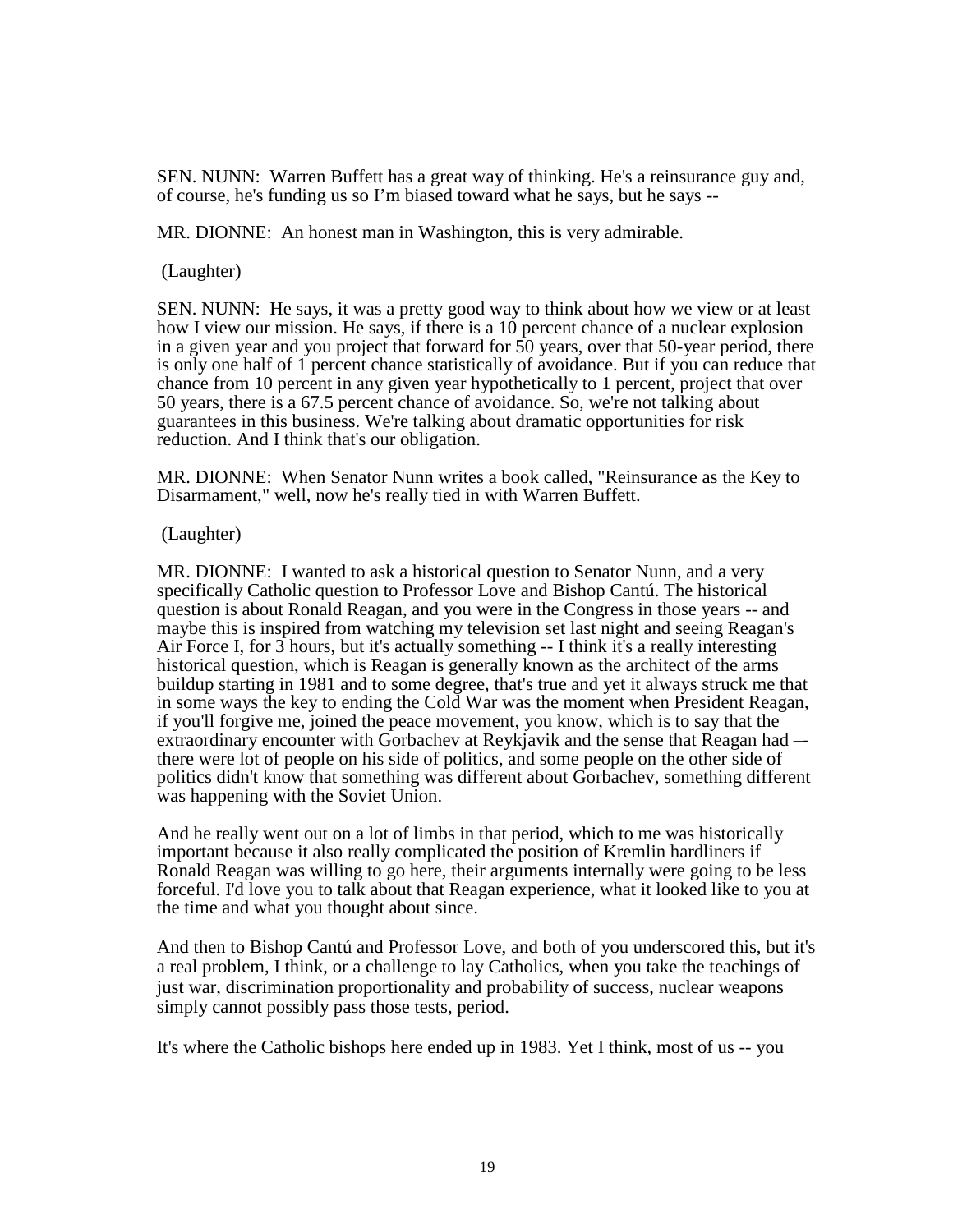know, Catholics are obviously, most of us probably to save ourselves from great distress, don't think about this question day-to-day, but at some level, I don't think most of us realize how deeply at odds with Catholic teaching our assumptions about this are, the policies of our government are. And so I'd love you to talk about that. So if I could have Senator Nunn reflect a bit historically and then both of you help us on the challenge for Catholics in a nuclear age.

SEN. NUNN: Well, I came into the movie, so to speak, when I was 23-years old and I went to Europe on a NATO trip and it happened to be -- I was working with the House Armed Services Committee, been there a short time, and I happened to be there during the Cuban missile crisis. And all the people I was with were 20 years older, they were staff people, Appropriations, Authorization, they were all cleared top-secret, I was too. So we got briefed the whole time. And I saw how close we came to a nuclear war. So that was where I came into the movie.

When Reagan came in office, he came in with a dedicated principle of basically spending whatever it took to build up the United States defenses, because we'd gone through Vietnam. Although the buildup started under President Carter, it was not visible politically that it had started under him. It did start under President Carter in 1978. Reagan greatly accelerated it, poured huge amounts of money into it, built up his credibility, a huge credibility with particularly more conservative elements in the country, but also with conservative Democrats, not just Republican, in terms of being willing to do whatever it took to have a strong America face down the threat from the Soviet Union.

And so I was in his camp on a lot of that, but I wasn't in his camp on the rate of expenditure, because I knew just from experience we couldn't increase the defense budget 15 percent a year without throwing a lot of it in just waste. So I came from the point of view of waste, but not against him because of the buildup, I did think -- we had to strengthen conventional. My obsession was strengthening the conventional side, so we didn't have to rely on the early use of nuclear weapons and on battlefield weapons, which we were relying on. It was the United States at that stage and NATO, and Americans never completely realized this and still don't historically. We were the ones who were going to use nuclear weapons first.

We had a declared policy of first use. If they mobilized tanks, we couldn't stop them conventionally because they had outnumbered tanks, artillery tubes, planes and so forth, they being at Warsaw Pact. So we didn't -- we were going to use nuclear weapons first. And the tactical battlefield nuclear weapons were introduced at the request of our military leaders because we wanted to deter the immobilizing of tanks.

Guess what, history has flipped now. The Russians are now using that reason. They think they're outnumbered, they think they lost their ally, they think this, that and the other. So we're seeing them move more towards that reason. So making a long story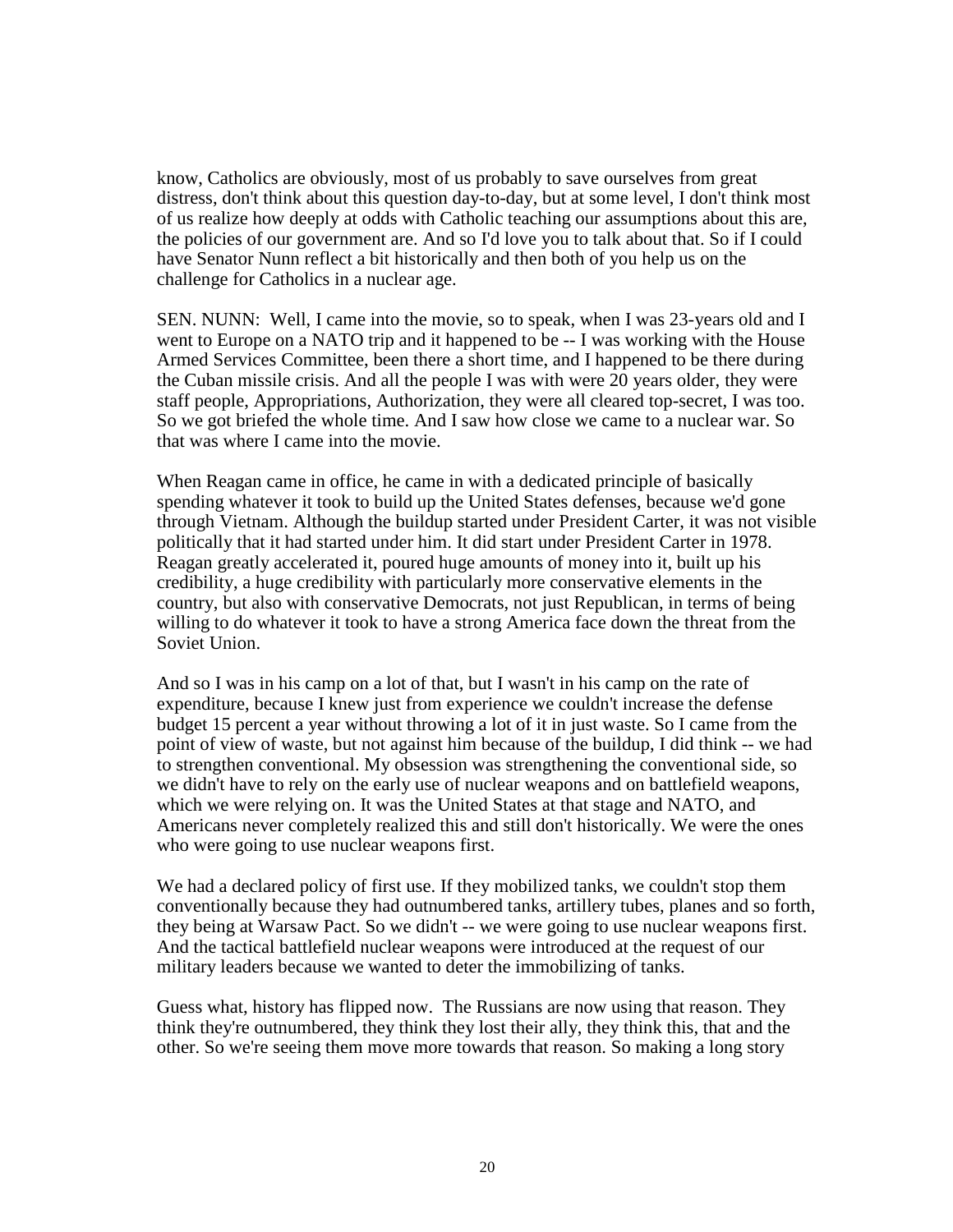short, I wasn't obsessed with moving away from the nuclear trigger, the hair-trigger with battlefield nuclear weapons, therefore conventional defenses.

So when Reagan wanted to get rid of all nuclear weapons, which he and Gorbachev talked about, I made a speech on the floor of the Senate, saying, that's a wonderful vision, I agree with the vision, but we, first of all, have to do something about the conventional disparities. We can't leave our conventional forces in a situation where we can't defend Berlin, we can't defend the battle line, we can't defend Europe without nuclear weapons, and we're going to get rid of all of them.

So I wasn't tuned in to the Reagan view at that stage, but I have said a number of times since then, particularly with George Schultz, I thought Reagan's view was correct in the long run, but he got the sequence wrong in my view. And that didn't happen, so we won't be able to debate that and prove it, but when he and Gorbachev basically said, nuclear war cannot be won and must not be fought, that was a game changer. Because you had a conservative Republican who had blue-ribbon credentials on the defense field, telling a lot of his constituents as well as a lot of military people out there, forget this business of actually first use -- he didn't -- Reagan didn't talk about first use.

I don't think he completely realized -- most presidents don't -- how quickly the battlefield commanders were going to ask for authority to use those weapons. I don't think any president really fully understood that. But he did understand you couldn't invite a nuclear war, and when he said that it made a big difference. Now, memories are fading, and I think we're going back, if you look at the debates and you see what's happened in the -- completely anti-Russian view here, Russians always give you a good reason to be anti-Russian, but nevertheless, people don't realize, how U.S. and Russia have existential stakes in cooperation as I said a few minutes ago on warning systems.

So we have evolved and Reagan was a breakthrough, but if we don't do something about public opinion and understanding out there, we will revert to the view that was there before. So historically, it's important we recognize what happened and how important it was and if a Democratic president had said exactly what Reagan said, that he'd been cutting the defense budget, it would have been received in a totally different perspective, totally different.

MR. DIONNE: Yeah, that's true. Please, Bishop, on Catholics and what the church teaches, because I think it's a very difficult problem.

BISHOP CANTÚ: Sure. Well, yeah, absolutely. What I would say is that interestingly, I don't know if it's a particularly American phenomenon that we tend to compartmentalize different parts of our lives, and particularly religion. And so when it's expedient for us in our politics, we'll drag it out and say, you know, it belongs in the public square. When it's not expedient to us, we say, leave it at home. And so, I hear that all the time whenever I make statements. The same people who tell me to speak up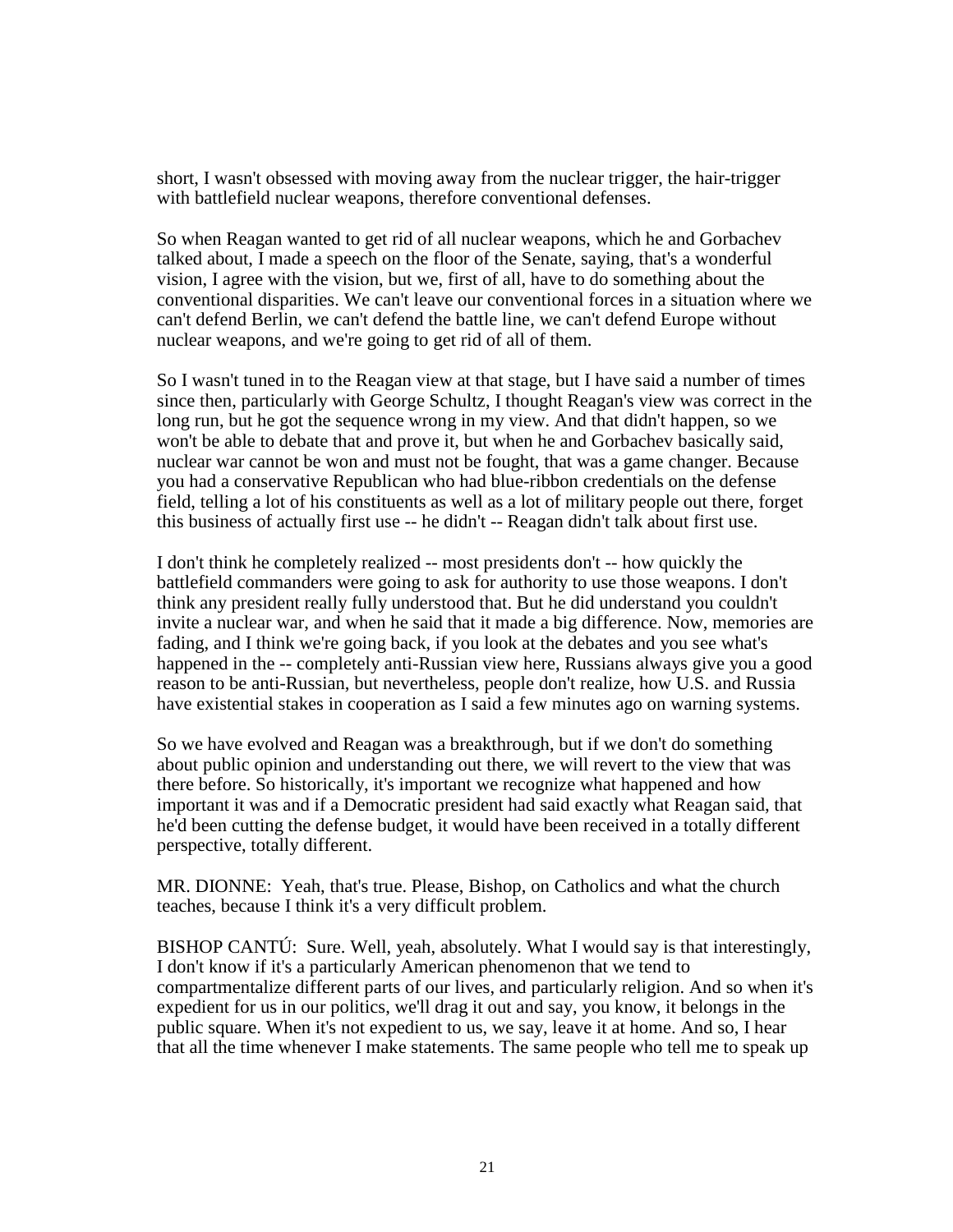on a certain issue tell me to be quiet on other issues.

MR. DIONNE: Funny, that is.

(Laughter)

BISHOP CANTÚ: It's interesting, and so I think we have this ability to whenever we hear statements from our church that go against our politics, we will shelve it. We'll say, oh, that comes from the bishops, what do they know about real life. And you know, they live in the sacristy and so I think we compartmentalize in that sense. My frustration as a pastor and trying to bring the vision of the dignity of the human person, of society, of the common good into the public square is particularly encountering a secularized constituent, that rather than judging their politics through the lens of their faith, judges their faith through the lens of their politics, and I think that's the fundamental difficulty.

MR. DIONNE: Glad you say that -- there is a great C.S. Lewis line that I'm only going to paraphrase where he said, "we do not look to gospel for enlightenment of our politics, we ransack the gospel for support for our own political party." And bless me, Father, for I have sinned. I am sure I have done the same myself, but it is -- I think it's a remarkable problem that we've got. Professor?

PROF. LOVE: I think you're right when you say people don't like to think about these issues and that people compartmentalize their religion with -- thinking about these issues, and I think that's because these issues make people feel helpless and hopeless. And whether it's nuclear weapons, whether it's climate change, the connections between these, they feel that they're bigger than they are, they can't do anything about them, that it's impossible to change. And that ideology of deterrence and that ideology of political realism says the same thing. You know, this is the best you can hope for, a standoff, an armed standoff. That's the best you can do, and people feel helpless and hopeless about that. That is an ideology that is fundamentally at odds with our Christian DNA of hope.

And that's what Pope Francis is trying to get us to do, to reclaim our own agency, the idea that change is possible. We are created in the image and likeness of God, we have an ability to impact these things, not alone, but together, step-by-step, and he's inviting us out of that trap of a feeling of helplessness and hopelessness, that we can't confront these issues or address these issues, because they're bigger than we are and saying, it's not bigger than we are, not bigger than we are when we're working together towards the same goal. And I think that's really where he's trying to light a fire under us, you know.

MR. DIONNE: I think I want to put a poster of Professor Love at my office over the word "hope".

(Laughter)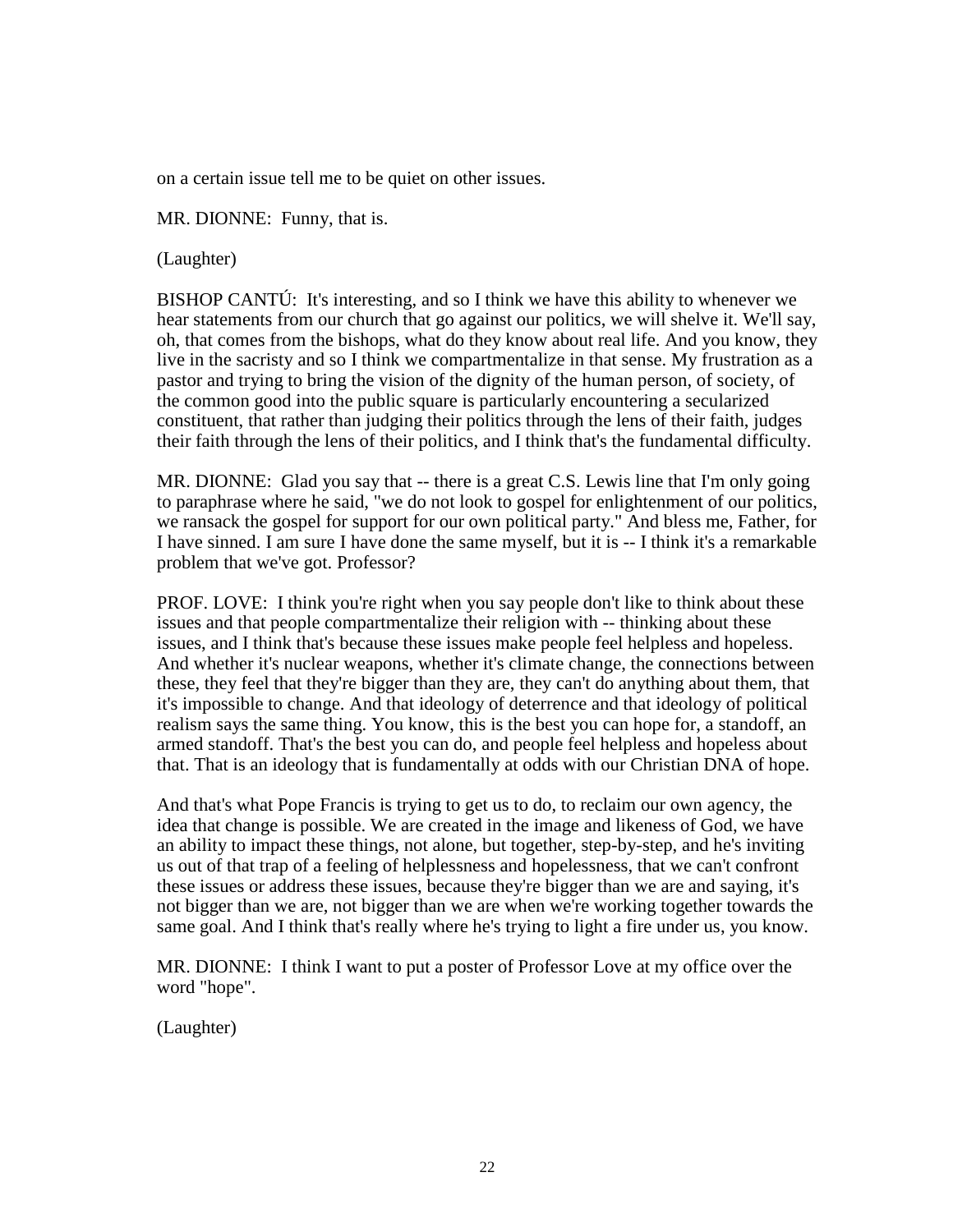MR. DIONNE: I think they've already been designed, so it wouldn't be very difficult. Father Drew? Do we have mic or -- yeah, hold on for the mic. We got mics on either sides, so please -- there we go. And if you could identify yourself when you speak.

FR. CHRISTIANSEN: Father Drew Christiansen from Georgetown University. And it's good to have a colleague from the Berkley Center as moderator to recognize me. Quick comment on mobilizing Catholics. There are two places I think we have to work and the first is on seminary education where Catholic social teaching is seldom taught.

And secondly is the expansion or reinstitution of social action offices and dioceses, many of which have been shut because of financial constraints.

So I think enabling Catholics to do things requires those internal changes. The question for the panel is: the nonproliferation treaty review in May collapsed. The NPT has been the primary international instrument for controlling proliferation. But it has been eroding over recent years. Is it reparable? And if not, what are we going to replace it with?

MR. DIONNE: Thank you. May I say, Amen, to your first comment by way.

FR. CHRISTIANSEN: Thanks.

MR. DIONNE: But I'll leave it to the panel on the rest. Go ahead.

BISHOP CANTÚ: Well, I appreciate your comment about the mobilization of Catholics and the beginning at the seminaries. And thinking about my own seminary experience, I was -- along with my classmates were always complaining about how long the formation was, nine years. Is it ever going to end?

MR. DIONNE: Kind of like that debate last night.

(Laughter)

BISHOP CANTÚ: That's true. But although, there were some substance in the formation of the nine years.

(Laughter)

BISHOP CANTÚ: But I didn't say that out loud. The experience I had as far as moral theology, the social teachings of the church, there was one professor in our seminary who concentrated on the moral teachings of the church.

And so it sort of depends on what that professor's concentration is. He or she may have a strength or a weakness in the social teachings. But the teachings have certainly been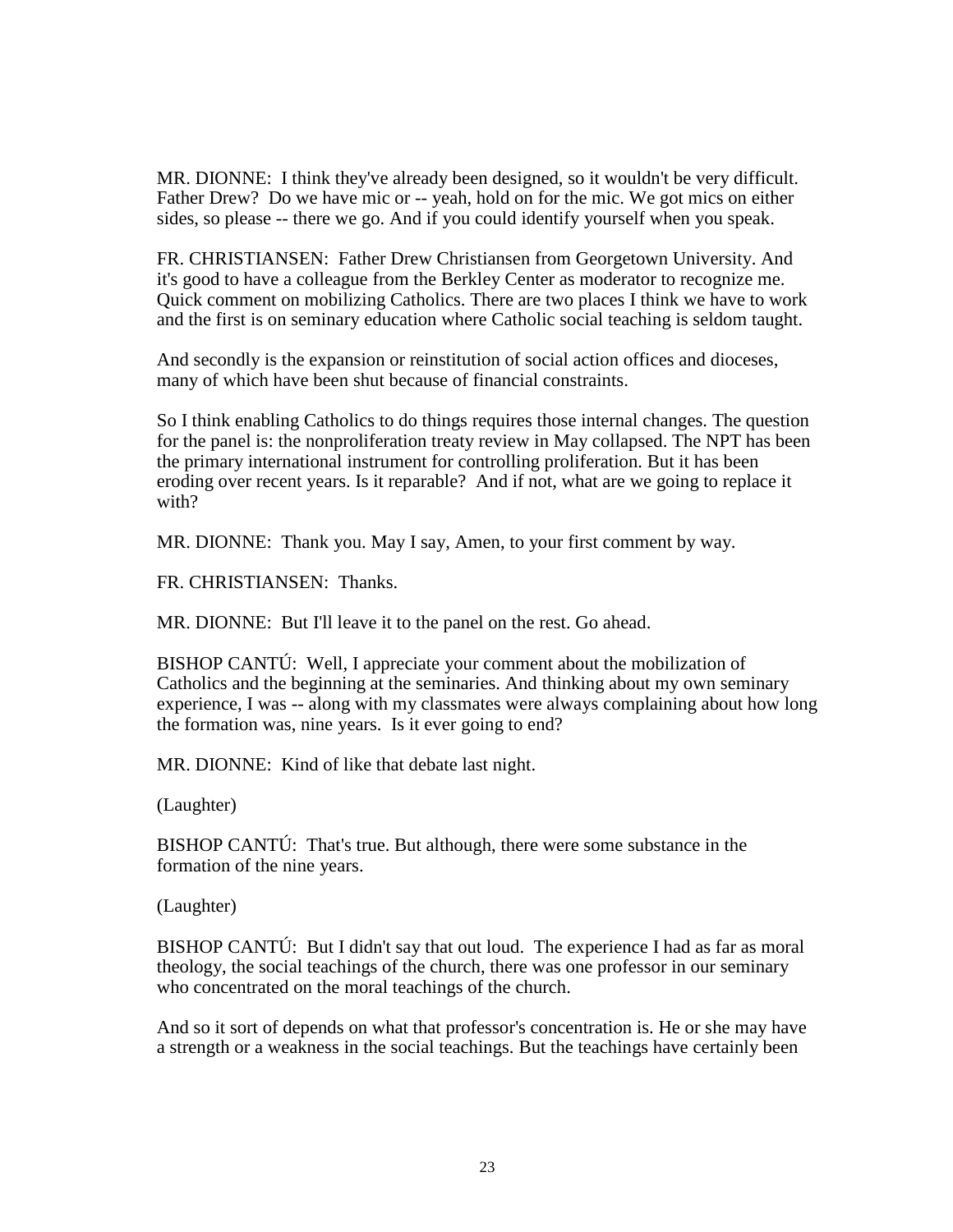strengthened over the past 50 years. My training was 25 years ago. So there's a lot there in the pontificate of John Paul, of the last three pontificates. So I'd be happy to share your suggestion with those who take a look at seminary formation.

But -- and even beyond that -- but I agree. I think dealing with my own priest in my dioceses sometimes I wonder if they slept through an entire semester or year of certain topics in seminary. But I'll take your comments to your heart.

MR. DIONNE: Could I just underscore Father Drew's point. I have the great honor and joy of teaching, one of the class I teach at Georgetown is on religion and American politics. And I've had a number of students come up to me and say they really didn't discover Catholic social teaching until they got to Georgetown. And that's, you know, God bless Georgetown for what it does, but that's the problem I think.

And they were very excited when they discovered it. They thought that's a really cool thing about the church. I think its value is not just that it's important that everybody understand that, but an awful lot of people find it an extraordinarily attractive aspect of Roman Catholicism. Anyway, I'm sorry this -- I'm supporting an ad for your position.

Senator Nunn, well, you can talk about seminary formation, but you might want to talk about the second.

#### PROF. LOVE: NPT.

MR. NUNN: Yeah. No, I'm not -- I don't spell my name correctly to give advice in internal policy. But on the Non-Proliferation Treaty, this regional conflict thing is huge. And we've got to come to grips with that and we've got to come to grips the Non-Proliferation Treaty has been wonderful and it's not replaceable in my view. I think if you start it all over it would take us 20, 30 years to get that, particularly in today's world.

But I think we have to all understand that a world without nuclear weapons is not simply today's world subtracting nuclear weapons. Today's world is extremely troubled and we've got to address these problems. One of the things that's most desperately need right now is communication with the Russians. We've got to deal with the cards that are dealt and Putin is the leader and Putin is the decision maker. And we've got to communicate with him.

I mean to take the position that we are not and that's -- some people in administration are taking that. We should not communicate with him, for instance on Syria, for instance on accidents that could grow out of confrontation over Ukraine -- is to me counterproductive to our own security interest.

We basically -- NATO for instance, the NATO military council with Russia. It was set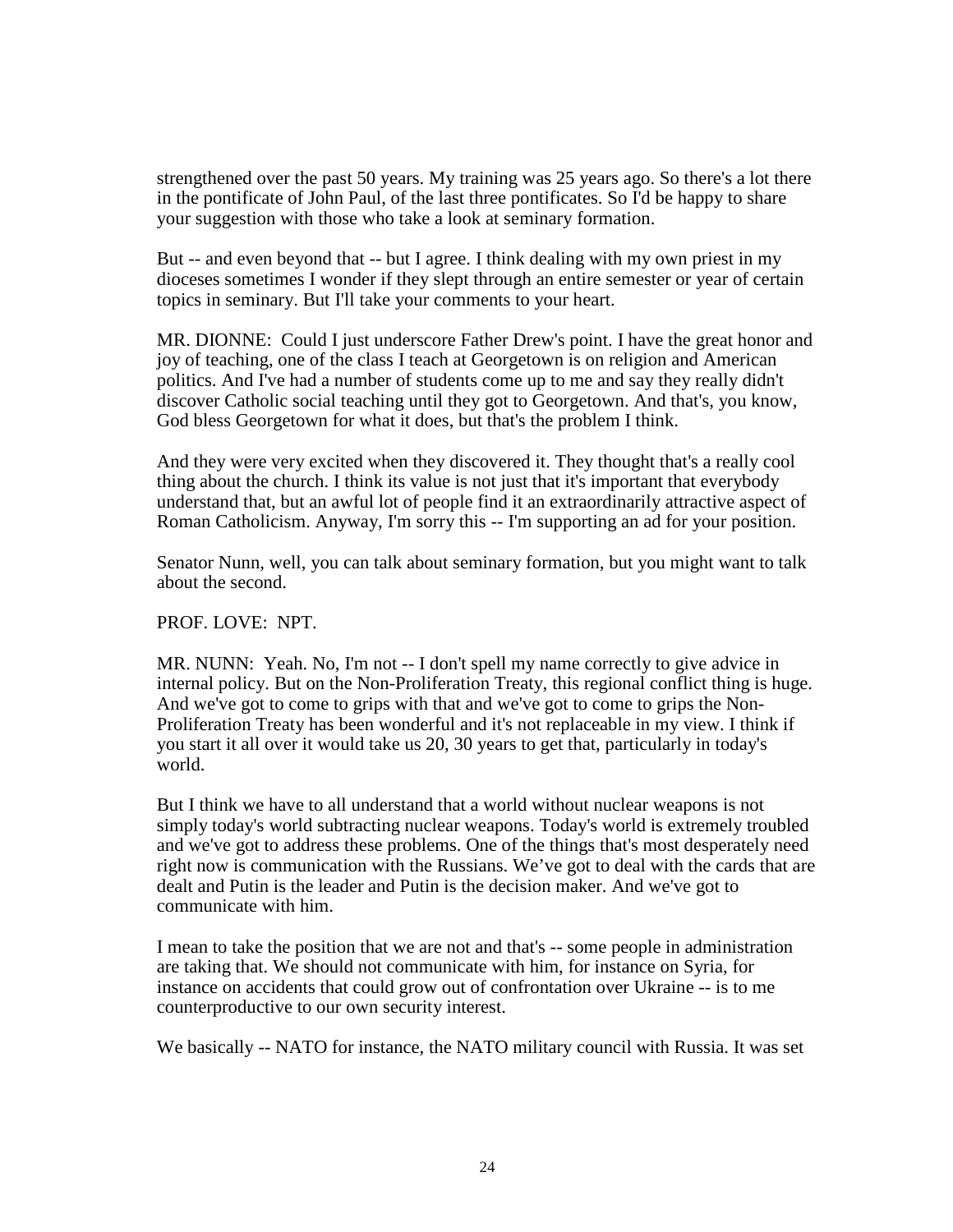up for communications on PNP's time as well as for a crisis. Well guess what, when they invaded Georgia what do we do? We said we're not going to meet. We're NATO, we said we won't meet, we won't talk.

And when they invaded Ukraine the NATO Council didn't meet. Now, how intelligent is that? I mean I think it's what we call in the south d-u-m, dumb. It doesn't make sense. You've got to talk to people in a crisis, particularly when that other country, basically even though it would be at the expense of their own country because we certainly can survive enough to deter or respond.

But we have an existential stake in dealing with Russia. And the two of us together can destroy God's universe or make it uninhabitable. And so we have to communicate. The next opportunity is next week with President Obama and Putin and the U.N. I mean one thing that everybody in this audience can do to an extent is say for goodness sake talk, talk. He is the leader of Russia right now. I mean there are lot of things we don't like about it.

But right now we are poisoning the atmosphere in both our country and Russia. They are doing it more than we are. So that even if a leader decides yeah, we got to meet, we got to talk and so forth, the underlying trust between U.S. and Russian populations has been severely eroded. I have the former foreign minister of Russia is on our board, Igor Ivanov, very constructive guy. He's Lavrov's mentor. And I'll see him in about two weeks. But he has just written an op-ed that he sent me, in the *Moscow News* pleading with Putin and Obama to meet and talk.

Syria is a dangerous place, we all know that. Look at the refugee problem. They need to talk about that. ISIL is of course a threat to Russia as well as the United States. We have so many common interests that we've got to talk. The way I express it is we're in a race between cooperation and catastrophe.

And I think the one thing we can do, we don't have to get into all the details to insist that our leaders at least communicate and not use the isolation of another leader who is on a different wavelength from us, and Putin certainly is, as punishment. Isolation is in my view not punishment, effective punishment, particularly when the country is one that can destroy your own country in the next 45 minutes.

MR. DIONNE: Have you noticed that Senator Nunn talks in book titles, cooperation or catastrophe? That's your next one.

(Laughter)

MR. DIONNE: Professor Love, did you want to take this one?

PROF. LOVE: Yeah, I think the last part is I think this is what Pope Francis is trying to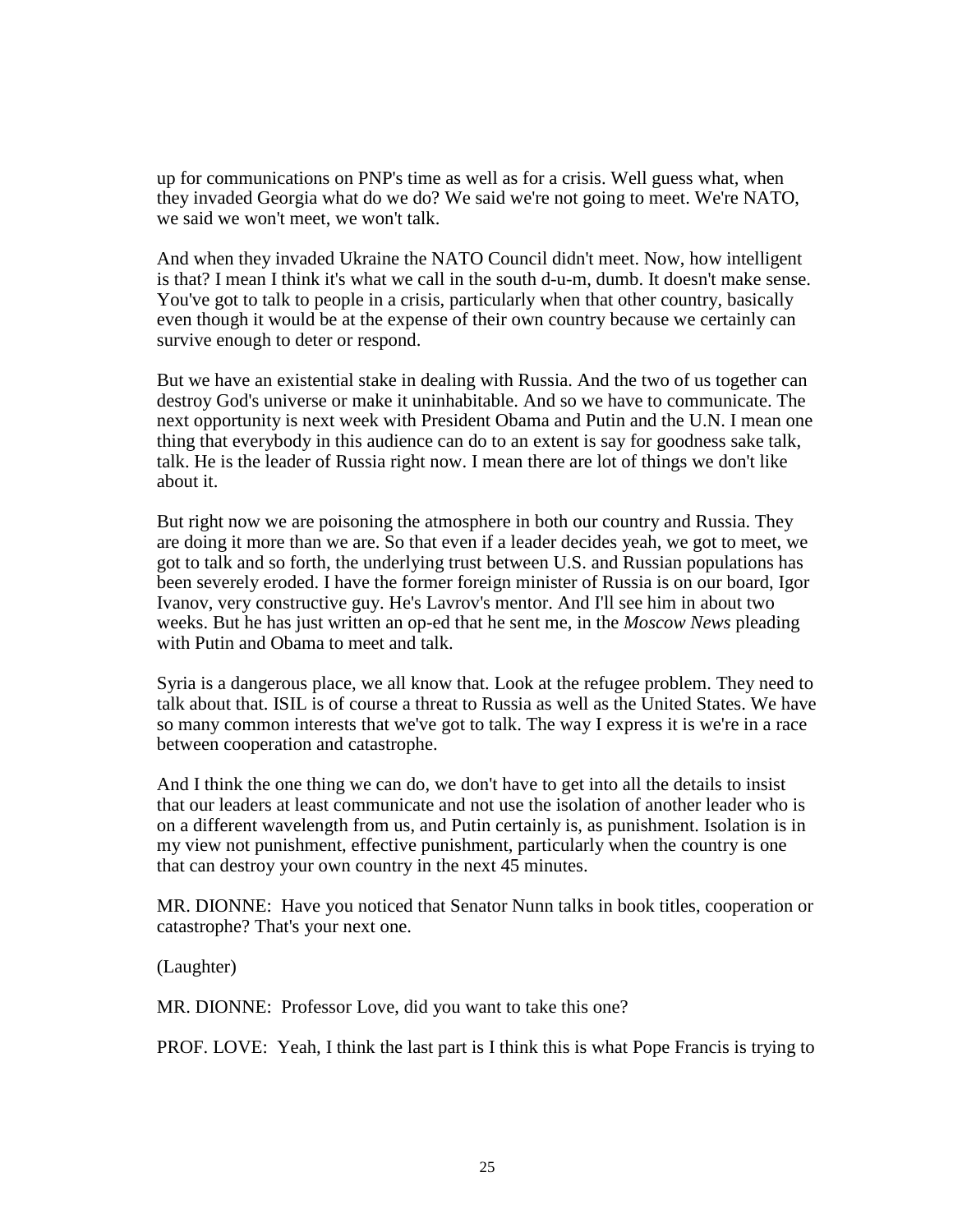raise up when he says his plan for peace is dialogue, dialogue, dialogue. There is no person with whom we can't have dialogue, no matter how diametrically opposed your view points are. He's trying to spread that message anywhere he can, he's trying to mirror that with his own actions to show.

Precisely that what you said, in an era of globalization isolation is not an option, you know. And from a religious perspective it's not an option because we're all part of a common human family. So get over it. It's hard, it's difficult. I think often dialogue is undermined, people think, well that's just talk, it's cheap talk.

And what Francis is talking about and what you are talking about is not cheap talk, it's hard. It's hard to sit down with somebody with whom you have very difficult disagreements, it's hard to sit down with people who have blood on their hands, but that's where you make peace. You don't get to sit down with Mahatma Gandhi and Mother Teresa to make peace.

(Laughter)

PROF. LOVE: You sit down with war lords and dictators and people with blood on their hands and you try to hammer something out. It takes courage to do that.

MR. NUNN: And we need military to military discussions right now. I mean we could have another shoot down of an air plane in the Ukrainian area easily, passenger plane, suspicion flights flying all over the place on both sides, no real coordination on it. Syria, another example, Russia is escalating that position in Syria. What does that mean? We got to talk. Military to Military.

The presidents have to bless the military to military. If you scratch very deep, you'd find that the Russian military leaders right now and I know the U.S. military leaders know they need to talk, but they're not doing it, not to any depth.

MR. DIONNE: This gentleman is the next hand I saw right on the aisle there, and then the lady over here. Actually, why don't I take first one and then the other, so you both can come in? We're sort of running out of time. We still got some time left, go ahead.

MR. KIMBALL: Thanks much. I'm Daryl Kimball with the Arms Control Association. Thanks for your comments. I want to ask a question that has us look forward a little bit. And I wanted to ask Professor Love and Bishop Cantú about a couple things you said. Professor Love said, dialogue is key, you know, part of the message. And in the nuclear -- on the nuclear issue today, one of the problems is a lack of dialogue, not just between U.S. and Russia, but amongst some of the nations that your comment was an example.

And Bishop Cantú you talked about at the very beginning your experience in Hiroshima a month ago and how motivating and eye opening it is to see the effects, the human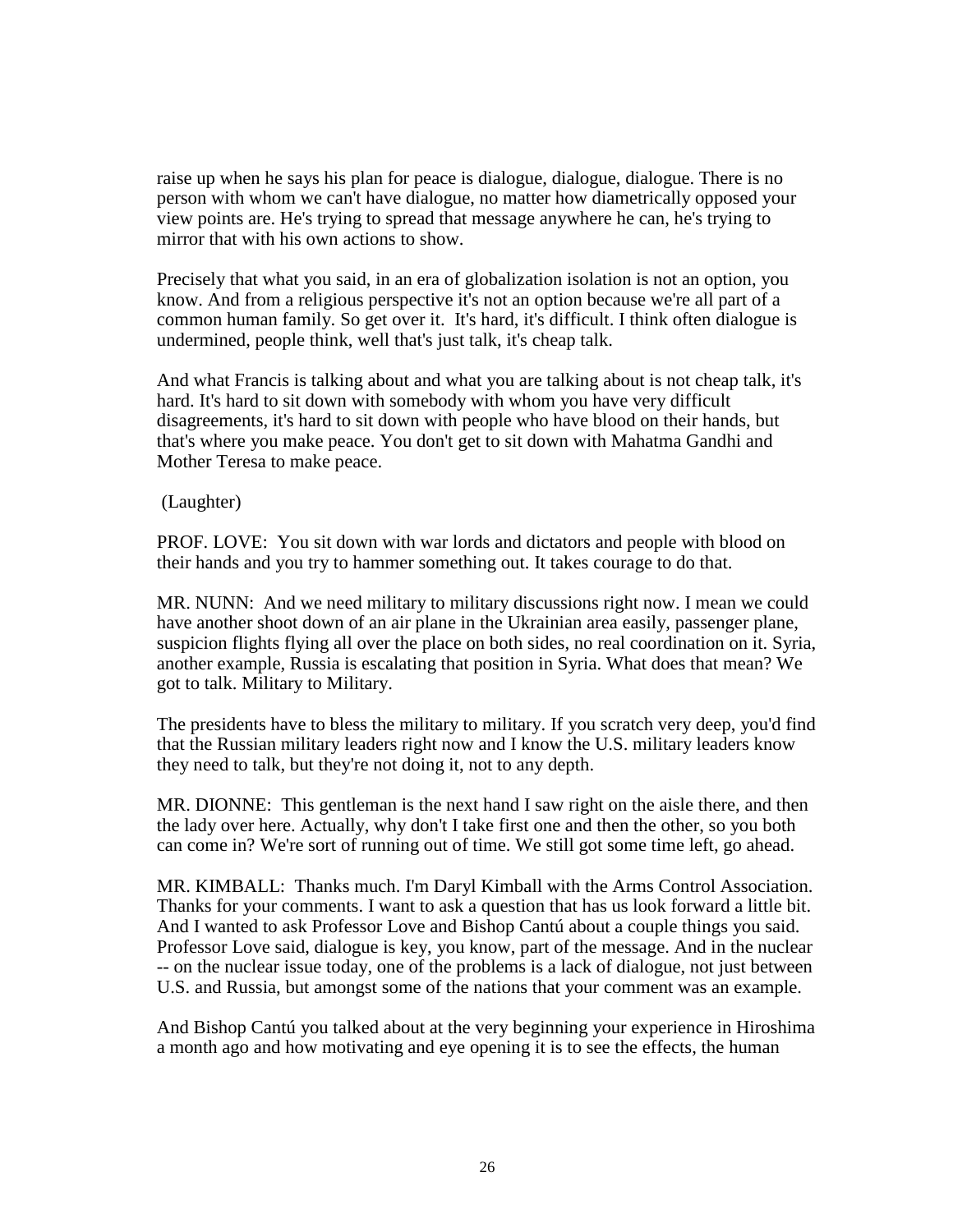effects of nuclear weapons.

Next year, the G7 will meet in Hiroshima. President Obama will be in Hiroshima because he's a G7 leader. I went there last month I was reminded by the Japanese foreign ministry officials that the foreign minister of Japan has invited not just the G7 leaders but other world leaders to visit Hiroshima in part to witness and hear about the hibakusha experience, and to see the effects from the nuclear weapons.

Looking forward, what opportunities are there for President Obama, other nuclear armed states and leaders to engage in a dialogue to bridge some of these gaps? I see that as one opportunity. And how do you anticipate the conversation might go over the next few days on these issues as the Pope addresses the Congress, the President, the U.N.?

MR. DIONNE: Thank you. And now, lady over here and then you can take them all.

PROF. GALLAGHER: Sure. I'm Nancy Gallagher from the Maryland School of Public Policy and also a longtime colleague of John Steinbruner's. And I want to ask a question that I think he would ask if he was here, which is the relationship about moral complexity and how people think about nuclear weapons?

You've all basically talked about how people have strongly held moral beliefs that sometimes they apply to important public policy issues like moral -- or like nuclear weapons and other times they let their politics trump. And I'm going to suggest that maybe that's not always what happens with nuclear weapons, there's a lot of moral complexity involved. And that for a long time we used the doctrine of mutual assured destruction or the idea that we had the policy of mutually assured destruction as a way of dealing with the moral complexity.

And part of what Professor Love said that was so important is that the church has now stepped away from the idea that deterrence is conditionally acceptable under current circumstances.

But we never actually had the doctrine of mutually assured destruction. For maybe two years total, it was sort of official U.S. policy. But as Senator Nunn said for the vast majority of our history we were prepared to use nuclear weapons first. We talked about mutual assured destruction because that helped with our moral complexity. But that was neither our targeting doctrine nor actually the instructions that were being given to our leadership internally.

The thing that you didn't talk about very much or where I think moral complexity is extremely important today is the issue of Iran. And in John's final years when he had to be very, very careful about what he spent his energy on, I would say that the issue of Iran and nuclear weapons was top of the list. And his idea really was that if you can get people thinking and talking both across religious lines between the United States and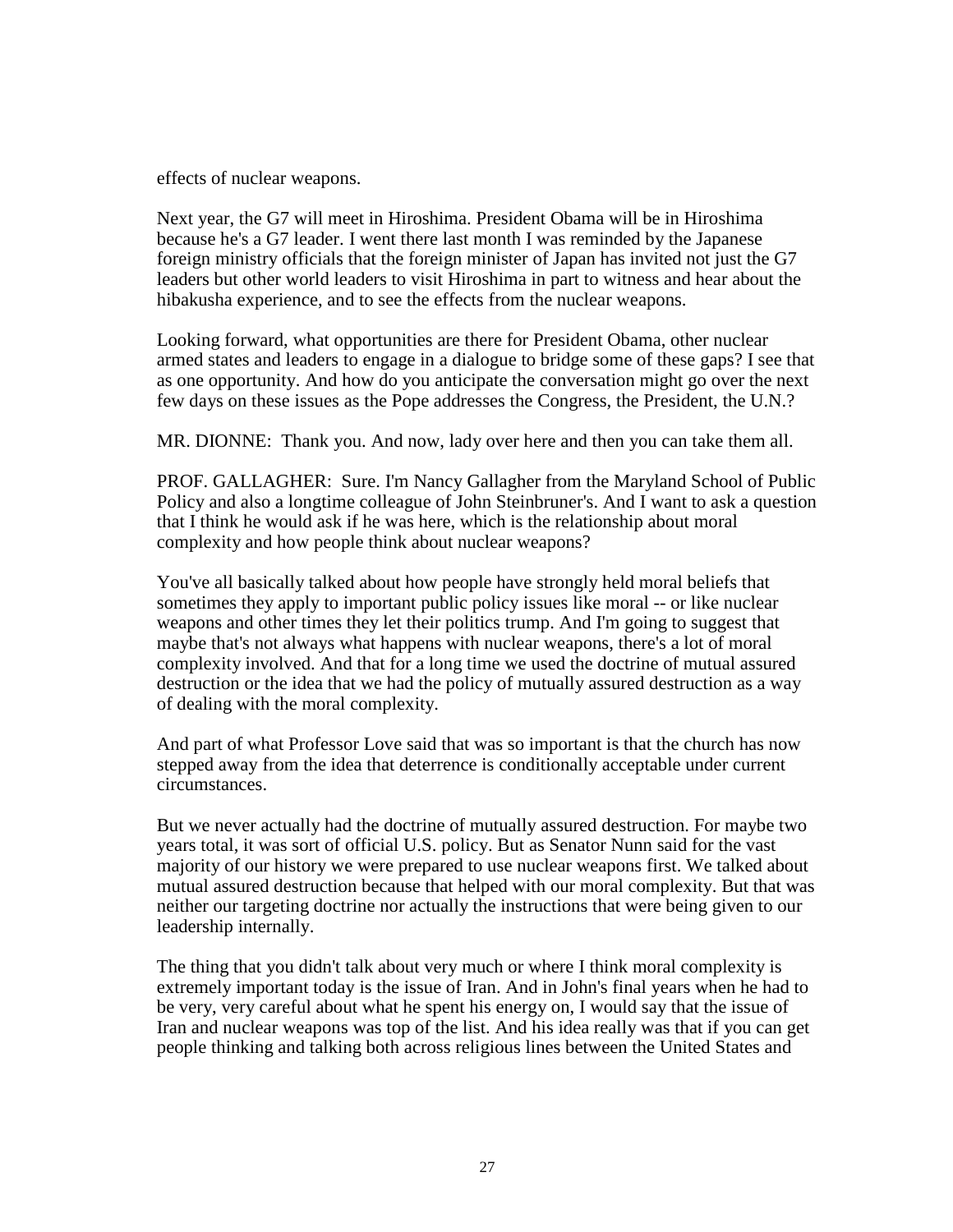Iran, but also in the United States about how their moral beliefs apply to these really important problems that become highly politicized, you can have a more thoughtful discussion.

So what we found is that when we asked Americans about the Iran situation before the recent time period there was no religious difference between evangelical Christians and Catholics and people who had no religious beliefs in terms of their support for diplomacy versus a more coercive approach to Iran.

After the nuclear deal was done, when we went and asked questions again, very sharp polarization between Republicans and Democrats, on that Republican support dropped way down and evangelicals went from being as supportive of dialogue and diplomacy as everybody else was to being sharply against it.

And so I want each of you to speak to that a little bit. Because each of you said in different ways something that I think gets at the moral complexity involved in this case.

Bishop Cantú, you said something about, you know, dealing with countries with questionable moral character, right? And I think that's part of why so many people are very uncomfortable. Even when they ultimately come around to supporting the nuclear deal, they're still very uncomfortable about it.

And Senator Nunn, you know, you talked about the importance of showing that we're going to have really, really strict enforcement, and the world is united on that. But you didn't talk about the other half of that, which is also providing meaningful reassurance and working with Congress to make sure that the Iranians believe that if they do strictly comply with the terms of the agreement, that they'll actually get the sanctions relief that they've been promised.

MR. DIONNE: Thank you so much. Let me do this, I think we have actually hit the time when we're supposed to end. If somebody -- look into your conscience, if you have a very burning question that must be put on the table, raise your hand which I will include in this last batch.

All right, the gentleman here has a burning question. And then you can take them all.

SPEAKER: It's an extension of the statement that was just made.

MR. DIONNE: Okay. If you can be brief that would be great.

SPEAKER: It's an extension of the question that was just raised. Do we have allies in other major religions in the world?

MR. DIONNE: Wow, thank you. That was perfect. Why don't I go down the line in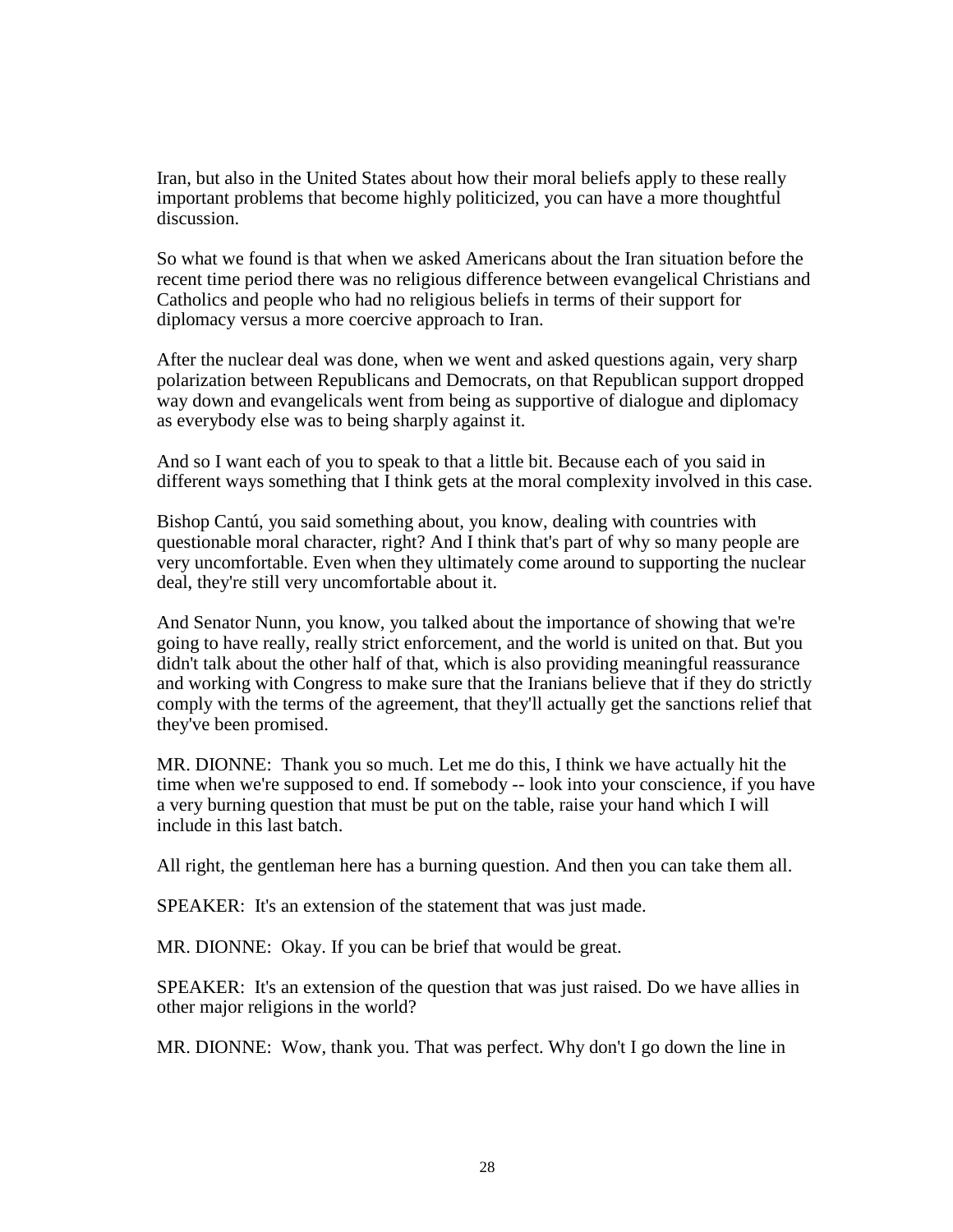reverse order to the way we started, I guess. Or well, let me just do it, it will be geographically easier. Senator Nunn, Professor Love and then the bishop.

MR. NUNN: Well, first question is John would be very proud of your articulation of both the dilemma and the question and the history there. And John was very much a part of the intellectual side of the Nunn-Lugar program way back. He played a valuable role, so we miss him very much.

In terms of the Iran agreement, I think the big question is I think we're buying time. We're buying 10 or 15 years. And 10 or 15 years in today's world is a huge benefit. There are no guarantees what happens after 10 or 15 years, I think without any doubt. And Senator Lugar and I wrote an op-ed to this effect.

If you ask these questions, what does it do to the possibility in the next 10 or 15 years of Iran getting a nuclear weapon, I think it vastly diminishes the prospect that they'll get a nuclear weapon compared to the status quo or doing nothing.

You know, the second question is what are the risks of the agreement, if we go into it? The big risk is as the critics point out, \$100 billion one way or the other is going to be freed up. But the critics' big assumption is if we don't, if we reject the agreement, that \$100 billion is never going to go to Iran, that's just a false assumption.

U.S. can't lead the way of its five years of negotiation, pull out and reject the agreement we helped negotiate and then expect our allies to continue the sanctions. They aren't going to do it. So the sanctions are not going to continue and Iran's going to have relief either way.

The third question, what is the downside of not going forward with the agreement after we've led the way on it? Huge downside of not going forward with it because the next time America tries to mobilize allies for sanctions to avoid war and basically achieve a goal, guess what, we're going to look around and nobody's going to be following us. So the downside risk is huge.

And I think the way I hear the critics out there without naming anyone in particular, they're basically saying the agreement is stupid, it's terrible, it's the worst agreement ever made, it's treasonous, et cetera, et cetera, et cetera. But when you say, what is the alternative, you get a blank. What is the alternative?

Do we think everybody is going to salute Uncle Sam and say, hey, yeah, you led us toward the agreement, you negotiated the agreement, now you've rejected it, we're going to get behind you again. That won't happen, it won't happen. So that's my view on that.

I would say on the other question, a very good question, what about other religions? I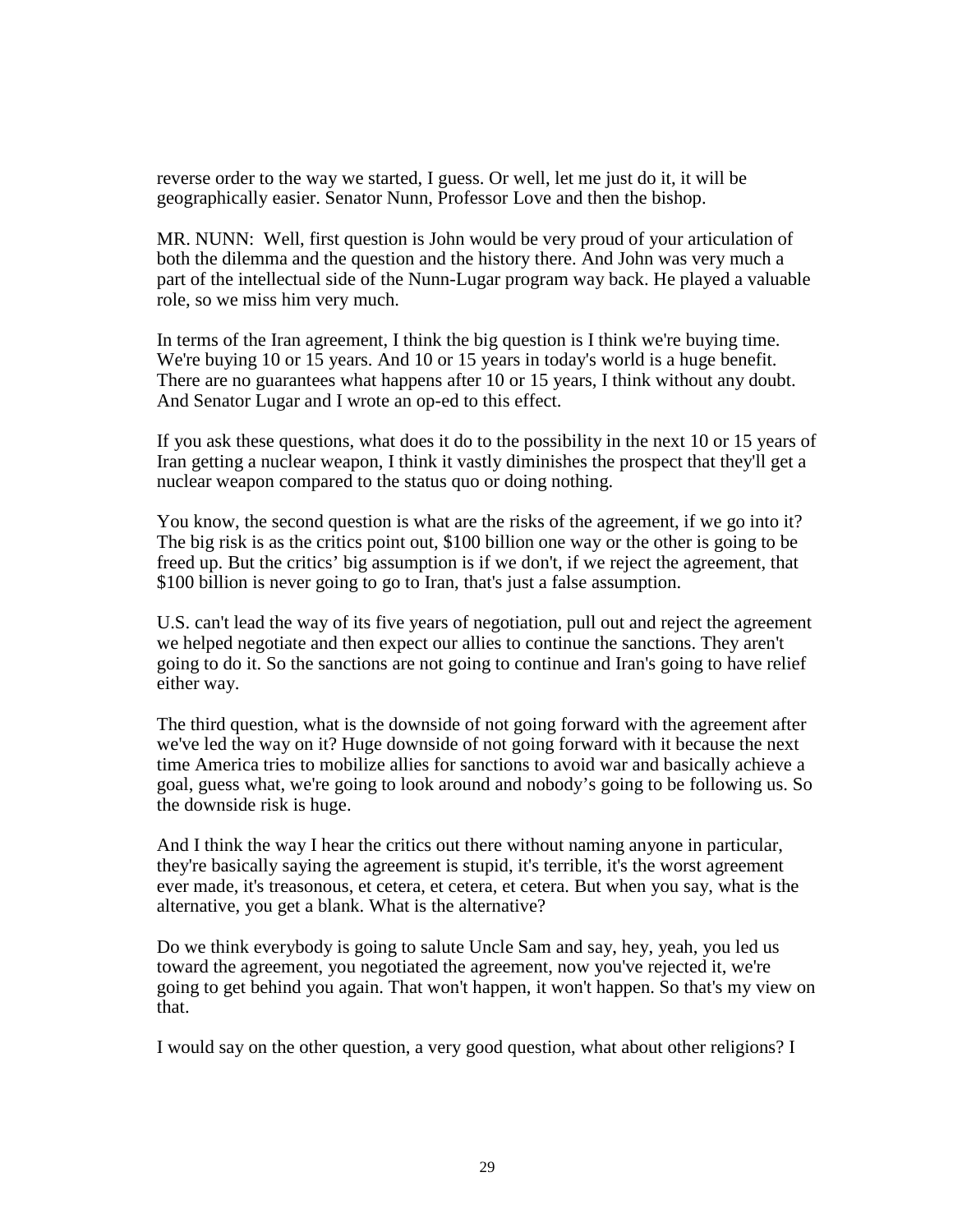think the Catholic Church probably more than any institution in the world without any doubt, more than any institution, can build bridges to the Protestant, to Jewish, to Muslim, but also to orthodox, to the orthodox leaders in Russia which is enormously important.

United States and Russia have to move together. You know, whether you think we ought to move unilaterally or not, politically it's not going to happen. We're going to have to move with Russia. And that requires Russian people to have different views. The Russian leadership, the Orthodox Church, where they were suppressed of course during the whole Cold War, not as much now, not as much now.

And so I think bridges through the pope and the Vatican to the Orthodox Church and to other religions on these questions, of course, I'm sure a lot of others, is enormously important. So I -- that would be my answer to your question. It's enormously important.

And religion for better or worse in recent years, with extremism has been for the worse. It has a huge effect on the world. And we got to make it for the better.

### MR. DIONNE: Professor Love?

PROF. LOVE: The question on you know, what opportunities are there with the G7 meeting in Hiroshima and what Obama might do or others, I think there are real opportunities. You know, obviously the President will be leaving office, will be looking for legacy moments. The opportunity to make some unilateral reductions is there.

The Obama administration across a number of different issue areas has said, let's think in the frame of gift baskets. When we get together, what gift are you going to bring to your host? And of course, gifts have to be reciprocated. So what other gifts are you going to bring? So it's a very wonderful and ingenious way to think about bundling a series of things and encouraging others to meet that benchmark. So I think we might see something like that.

A key thing would be what happens with the nuclear security summits that the administration started and that are not scheduled to be continued after 2016. Those are a real landmark towards what Senator Nunn mentioned, of trying to safeguard fissile material across a variety of use areas, which really needs to be done. And I hope that that is continued. So that's a real opportunity going forward.

In terms of relations with other religions, the Iran deal and moral complexity, I think that John's work in having us work with the Iranians and have these delegations with the Iranians, which we've done at Catholic University, we've had a series of Abrahamic dialogues with Cardinal McCarrick and others, is so key.

And that's where you get to build relationships. And that's what Pope Francis is talking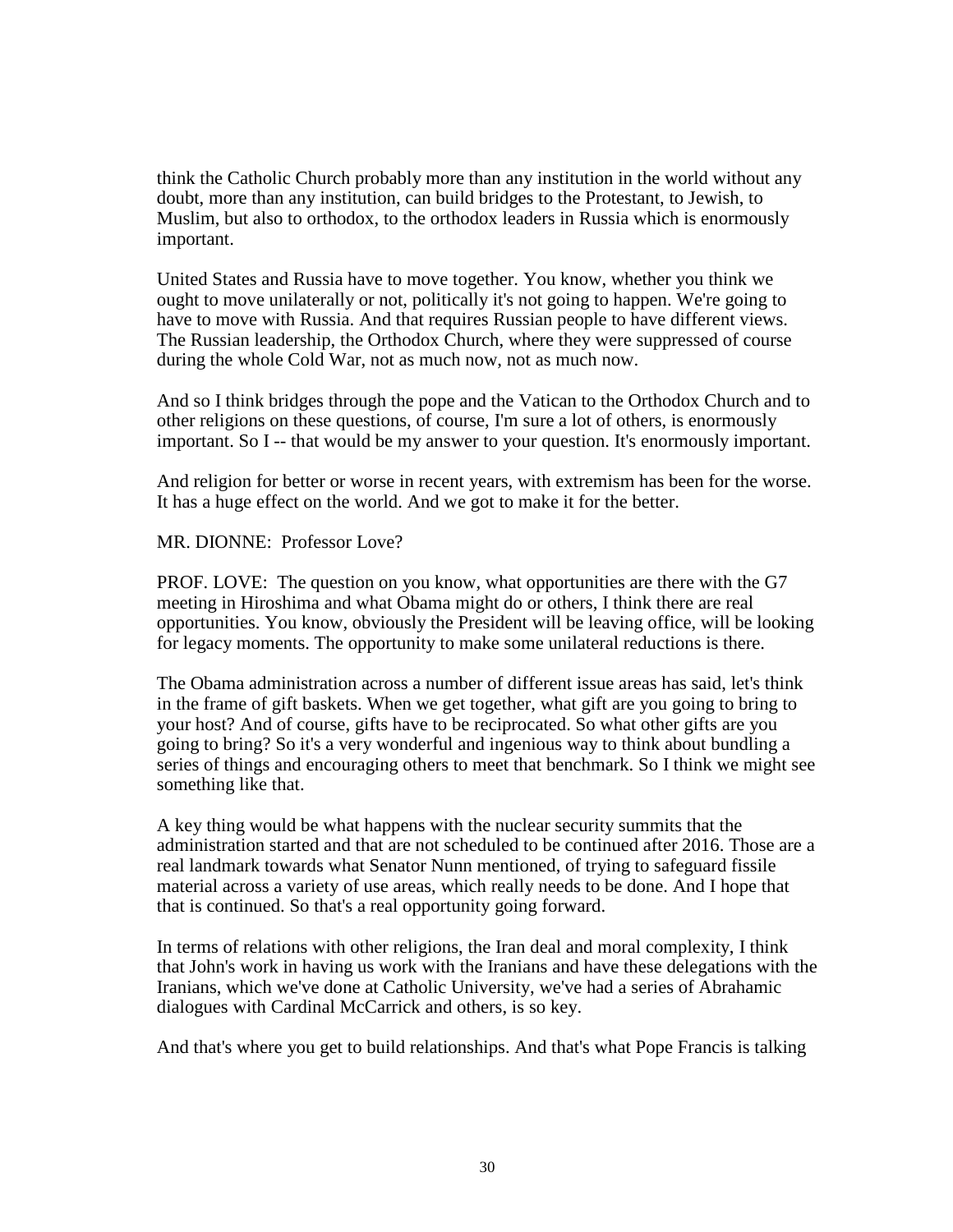about. Peace is about building relationships. And if we don't do that hard work of building relationships, we're in a very fragile and precarious world. We need to build relationships with the Iranians, we need to build deeper relationships with the Russians, we need to build relationships across religious communities. And that's something all of us can do, not just governments that can make us have a much more open attitude towards different agreements and towards reaching progress.

### MR. DIONNE: Bishop?

BISHOP CANTÚ: Thank you. Thinking about my visit to Hiroshima and Nagasaki, you can't go there and not ponder the deep questions of what it means to be human. And so I think leaders will do that. And I think that the media will force them to ponder those questions of possible destruction of nations, of civilization, of humanity.

So thank you Dr. Love for your suggestions. I think that there's some tremendous possibilities there. The last two questions I want to join together with regard to do we have any allies in other religions?

And the example of Dr. Steinbruner who was able to broker really a landmark dialogue of the Catholic bishops in the U.S. with the theological leaders in Iran. And Dr. Kalaki (phonetic) from our office went with my predecessor Bishop Pates to Iran to have a theological dialogue on nuclear proliferation.

And there was an agreement. And an agreement signed theologically that this is immoral and we cannot stand theologically behind the proliferation of nuclear weapons. And in a theocracy, that's significant.

Now, how do you get from that theory in theology to policy? I'll leave that -- that's beyond my pay grade in politics. But I think that's a significant, significant step. And so we do have some tremendous allies.

And so we as the church, as the Catholic Church, we will continue to build those bridges. I mean, going back to our title, the pontiff, that's where the word comes from, is a bridge builder. So hopefully, we will continue to build those bridges.

MR. DIONNE: I want to thank our panel. And before I turn it back for a very final word from Professor Powers, I actually found a way to smuggle a prayer into here.

Now, Saint John XXIII -- I still can't get used to that, it's so cool. Saint John XXIII, at the end of *Pacem in Terris*, wrote this. He said, "Let us then pray with all forever for this peace which our Divine Redeemer came to bring to us. May He banish from the souls of men whatever might endanger peace. May He transform all men into witnesses of truth, justice and brotherly love. May He illumine with his light the minds of rulers so that besides caring for the proper material welfare of their peoples, they may also